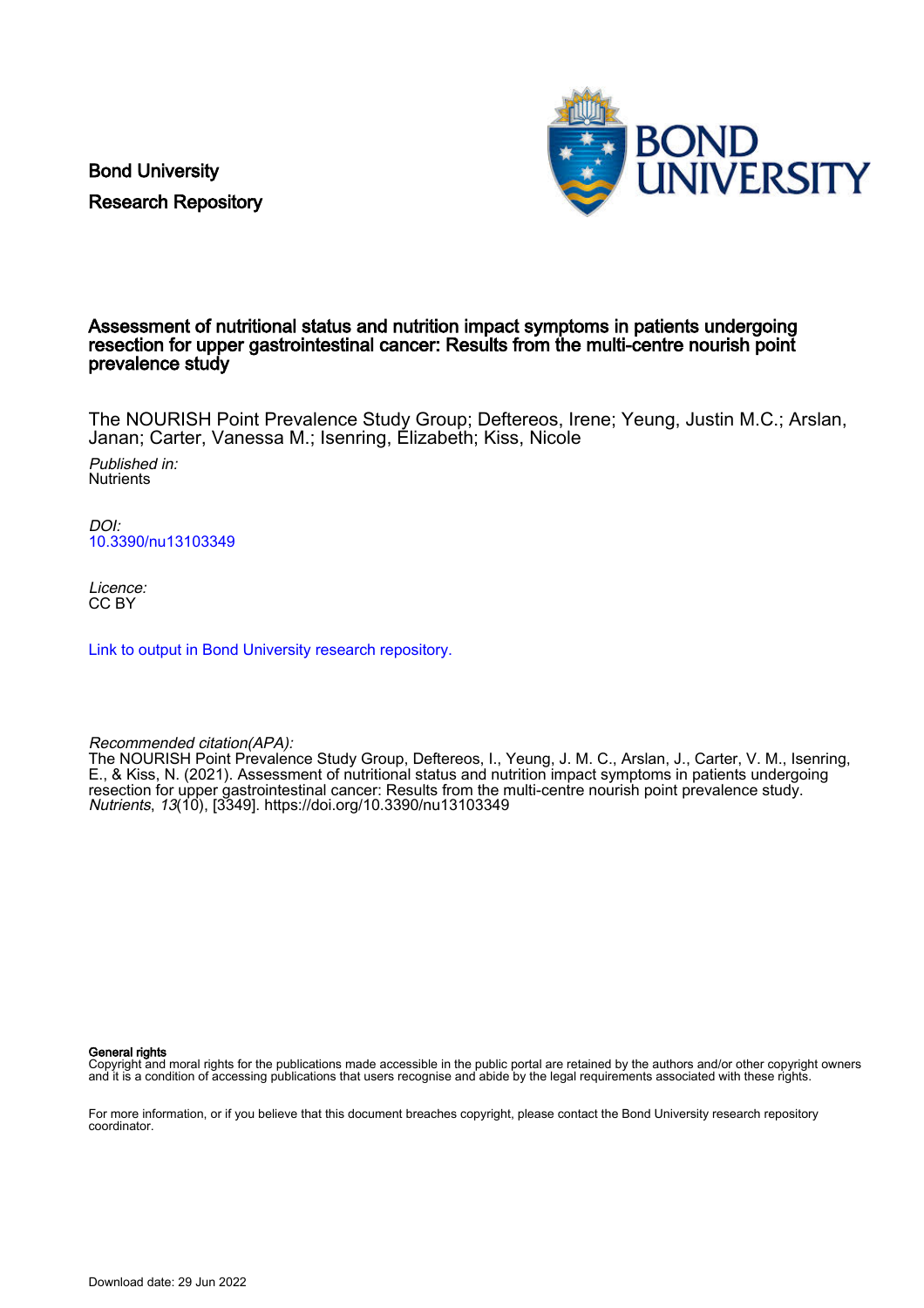

## *Article*

# **Assessment of Nutritional Status and Nutrition Impact Symptoms in Patients Undergoing Resection for Upper Gastrointestinal Cancer: Results from the Multi-Centre NOURISH Point Prevalence Study**



**Irene Deftereos 1,2,\* [,](https://orcid.org/0000-0002-3822-147X) Justin M. C. Yeung 1,3,[4](https://orcid.org/0000-0002-7230-149X) , Janan Arslan <sup>1</sup> [,](https://orcid.org/0000-0003-2683-3775) Vanessa M. Carter <sup>2</sup> , Elizabeth Isenring 5,6 , Nicole Kiss 7,[8](https://orcid.org/0000-0002-6476-9834) and on behalf of The NOURISH Point Prevalence Study Group †**

- <sup>1</sup> Department of Surgery, Western Precinct, Melbourne Medical School, The University of Melbourne,
- St Albans, VIC 3021, Australia; justin.yeung@unimelb.edu.au (J.M.C.Y.); janan.arslan@unimelb.edu.au (J.A.) <sup>2</sup> Department of Nutrition and Dietetics, Western Health, Footscray, VIC 3011, Australia;
	- Vanessa.carter@wh.org.au
- <sup>3</sup> Department of Colorectal Surgery, Western Health, Footscray, VIC 3011, Australia<br><sup>4</sup> Western Health Chronic Disease Alliance Western Health, Footspray, VIC 3011, Au
- <sup>4</sup> Western Health Chronic Disease Alliance, Western Health, Footscray, VIC 3011, Australia <sup>5</sup> Faculty of Health Sciences and Medicine, Bond University, Robina, QLD 4226, Australia;
- Lisenrin@bond.edu.au <sup>6</sup> Department of Nutrition and Dietetics, Princess Alexandra Hospital, Brisbane, QLD 4102, Australia
- 7 Institute for Physical Activity and Nutrition, Deakin University, Geelong, VIC 3220, Australia; nicole.kiss@deakin.edu.au
- <sup>8</sup> Allied Health Research, Peter MacCallum Cancer Centre, Melbourne, VIC 3000, Australia
- **\*** Correspondence: irene.deftereos@unimelb.edu.au; Tel.: +61-3-8395-8116
- † Membership of the NOURISH Point Prevalence Study Group is provided in the Acknowledgments.

**Abstract:** Background: Identification and treatment of malnutrition are essential in upper gastrointestinal (UGI) cancer. However, there is limited understanding of the nutritional status of UGI cancer patients at the time of curative surgery. This prospective point prevalence study involving 27 Australian tertiary hospitals investigated nutritional status at the time of curative UGI cancer resection, as well as presence of preoperative nutrition impact symptoms, and associations with length of stay (LOS) and surgical complications. Methods: Subjective global assessment, hand grip strength (HGS) and weight were performed within 7 days of admission. Data on preoperative weight changes, nutrition impact symptoms, and dietary intake were collected using a purpose-built data collection tool. Surgical LOS and complications were also recorded. Multivariate regression models were developed for nutritional status, unintentional weight loss, LOS and complications. Results: This study included 200 patients undergoing oesophageal, gastric and pancreatic surgery. Malnutrition prevalence was 42% (95% confidence interval (CI) 35%, 49%), 49% lost ≥5% weight in 6 months, and 47% of those who completed HGS assessment had low muscle strength with no differences between surgical procedures ( $p = 0.864$ ,  $p = 0.943$ ,  $p = 0.075$ , respectively). The overall prevalence of reporting at least one preoperative nutrition impact symptom was 55%, with poor appetite (37%) and early satiety (23%) the most frequently reported. Age (odds ratio (OR) 4.1, 95% CI 1.5, 11.5,  $p = 0.008$ ), unintentional weight loss of  $\geq 5\%$  in 6 months (OR 28.7, 95% CI 10.5, 78.6, *p* < 0.001), vomiting (OR 17.1, 95% CI 1.4, 207.8, 0.025), reduced food intake lasting 2–4 weeks (OR 7.4, 95% CI 1.3, 43.5, *p* = 0.026) and ≥1 month (OR 7.7, 95% CI 2.7, 22.0, *p* < 0.001) were independently associated with preoperative malnutrition. Factors independently associated with unintentional weight loss were poor appetite (OR 3.7, 95% CI 1.6, 8.4, *p* = 0.002) and degree of solid food reduction of <75% (OR 3.3, 95% CI 1.2, 9.2, *p* = 0.02) and <50% (OR 4.9, 95% CI 1.5, 15.6, *p* = 0.008) of usual intake. Malnutrition (regression coefficient 3.6, 95% CI 0.1, 7.2, *p* = 0.048) and unintentional weight loss (regression coefficient 4.1, 95% CI 0.5, 7.6, *p* = 0.026) were independently associated with LOS, but no associations were found for complications. Conclusions: Despite increasing recognition of the importance of preoperative nutritional intervention, a high proportion of patients present with malnutrition or clinically significant weight loss, which are associated with increased LOS. Factors associated with malnutrition and weight loss should be incorporated into routine preoperative



**Citation:** Deftereos, I.; Yeung, J.M.C.; Arslan, J.; Carter, V.M.; Isenring, E.; Kiss, N.; on behalf of The NOURISH Point Prevalence Study Group. Assessment of Nutritional Status and Nutrition Impact Symptoms in Patients Undergoing Resection for Upper Gastrointestinal Cancer: Results from the Multi-Centre NOURISH Point Prevalence Study. *Nutrients* **2021**, *13*, 3349. [https://](https://doi.org/10.3390/nu13103349) [doi.org/10.3390/nu13103349](https://doi.org/10.3390/nu13103349)

Academic Editor: Riccardo Caccialanza

Received: 23 August 2021 Accepted: 21 September 2021 Published: 24 September 2021

**Publisher's Note:** MDPI stays neutral with regard to jurisdictional claims in published maps and institutional affiliations.



**Copyright:** © 2021 by the authors. Licensee MDPI, Basel, Switzerland. This article is an open access article distributed under the terms and conditions of the Creative Commons Attribution (CC BY) license (https:/[/](https://creativecommons.org/licenses/by/4.0/) [creativecommons.org/licenses/by/](https://creativecommons.org/licenses/by/4.0/)  $4.0/$ ).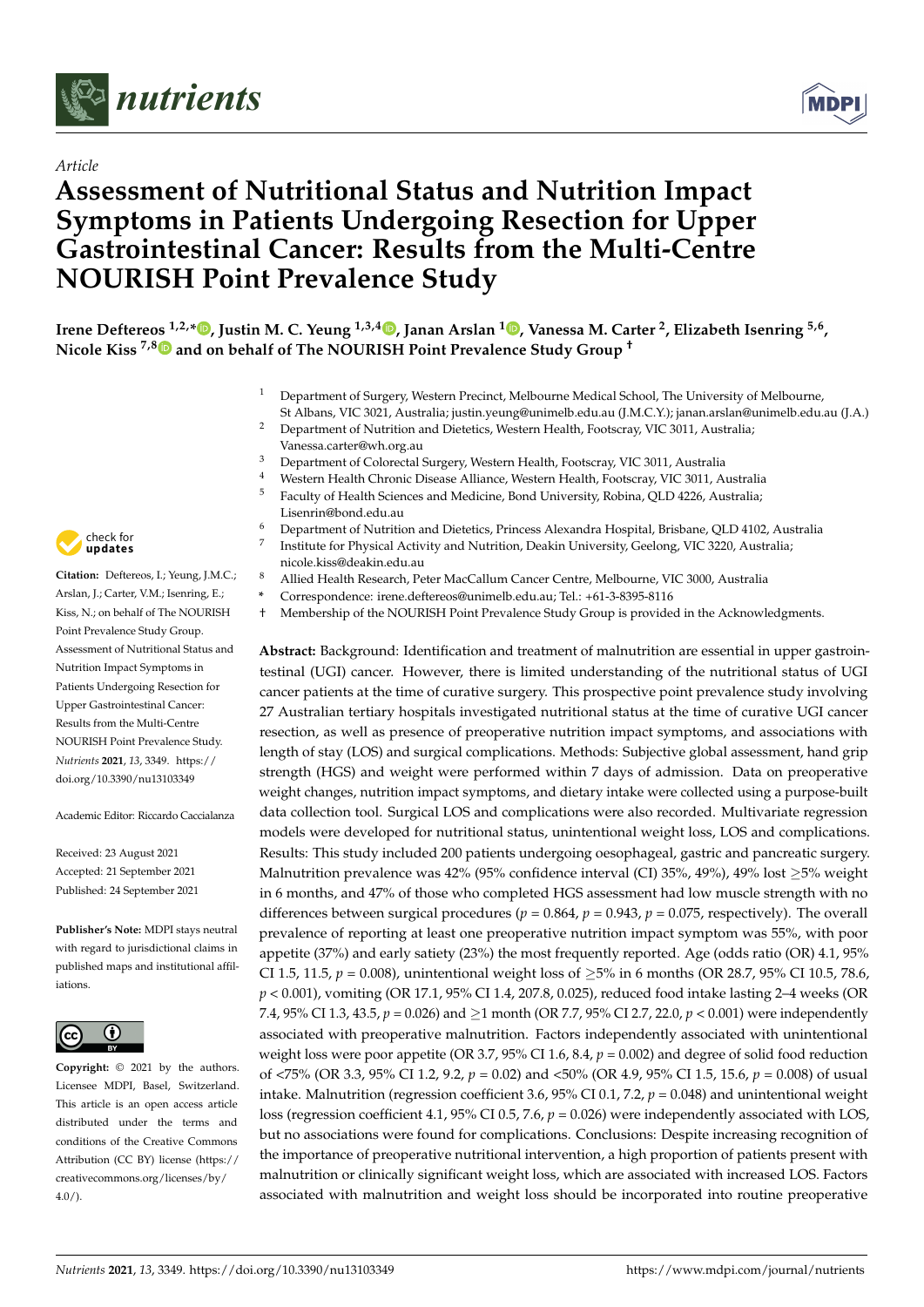screening. Further investigation is required of current practice for dietetics interventions received prior to UGI surgery and if this mitigates the impact on clinical outcomes.

**Keywords:** gastrointestinal cancer; gastrointestinal surgery; subjective global assessment; malnutrition; nutrition impact symptoms

### **1. Introduction**

Upper gastrointestinal (UGI) cancers carry some of the highest mortality rates of all cancers worldwide [\[1\]](#page-15-0). Although there have been advances in treatments and associated survival rates, surgery for UGI cancer carries a high morbidity rate and is considered a major procedure [\[2](#page-15-1)[–4\]](#page-15-2). Optimisation of nutritional status is recognised as a key component of perioperative care in major abdominal surgery, as malnutrition and unintentional weight loss can increase the risk of surgical complications, length of stay (LOS) and mortality [\[5,](#page-15-3)[6\]](#page-15-4).

Patients with UGI cancer are one of the highest-risk groups for malnutrition [\[7\]](#page-15-5). Although oncological care pathways advocate for the dietitian to be an essential member of the multi-disciplinary treatment team [\[8\]](#page-15-6), often there is a lack of resourcing to support adequate nutritional screening and intervention prior to gastrointestinal cancer surgery [\[9](#page-16-0)[,10\]](#page-16-1). Furthermore, there is a lack of high-quality evidence regarding optimal methods of nutrition support prior to UGI cancer surgery and in neoadjuvant therapy [\[11\]](#page-16-2), and UGI cancer-specific evidence-based nutrition guidelines do not exist [\[12\]](#page-16-3). Previous studies have investigated the nutritional status of UGI cancer patients in the ambulatory and inpatient settings, with reported malnutrition prevalence between 48 and 52% depending on the assessment method utilised [\[13–](#page-16-4)[15\]](#page-16-5). More recently, the INFORM study has investigated the nutritional status of oesophageal and head and neck cancer populations [\[16\]](#page-16-6). However, there is a lack of data regarding the nutritional status of UGI cancer patients at the time of curative surgery. Furthermore, little is known regarding preoperative factors that are associated with malnutrition or clinically significant weight loss on presentation for surgery.

The Nutritional Outcomes of patients Undergoing Resection for upper gastroIntestinal cancer in AuStralian Hospitals study (The NOURISH Point Prevalence Study) was conducted to investigate nutritional status and nutritional interventions received by patients undergoing UGI cancer surgery and associations with clinical outcomes, as well as health-service-level practices [\[17\]](#page-16-7). NOURISH is the largest study internationally to assess nutritional status in UGI cancer patients at the time of surgery using a validated assessment method [\[17\]](#page-16-7). The aims of this study were to determine the prevalence of malnutrition, clinically important weight loss, low muscle strength and nutrition impact symptoms. Secondary aims were to determine factors associated with malnutrition and unintentional weight loss, and to investigate associations between nutritional status and surgical outcomes (complications and length of stay (LOS)). Further outcomes of the NOURISH point prevalence study, including site-specific nutritional practices, perioperative nutritional intervention and nutritional adequacy post-surgery, will be reported in subsequent publications.

#### **2. Materials and Methods**

#### *2.1. Study Design and Setting*

A prospective, observational point prevalence study was conducted at 27 tertiary hospitals across six states in Australia. Ethics approval was obtained from The Peter MacCallum Cancer Centre Ethics Committee (Melbourne VIC, Australia) prior to commencement (LNR/51107/PMCC-2019). Further details of study design, participating sites and methods are reported in the study protocol [\[17\]](#page-16-7). The target sample size was set at a minimum of 200 participants to obtain a minimum precision of  $\pm$ 7% for the 95% confidence interval (CI) of malnutrition prevalence [\[17\]](#page-16-7).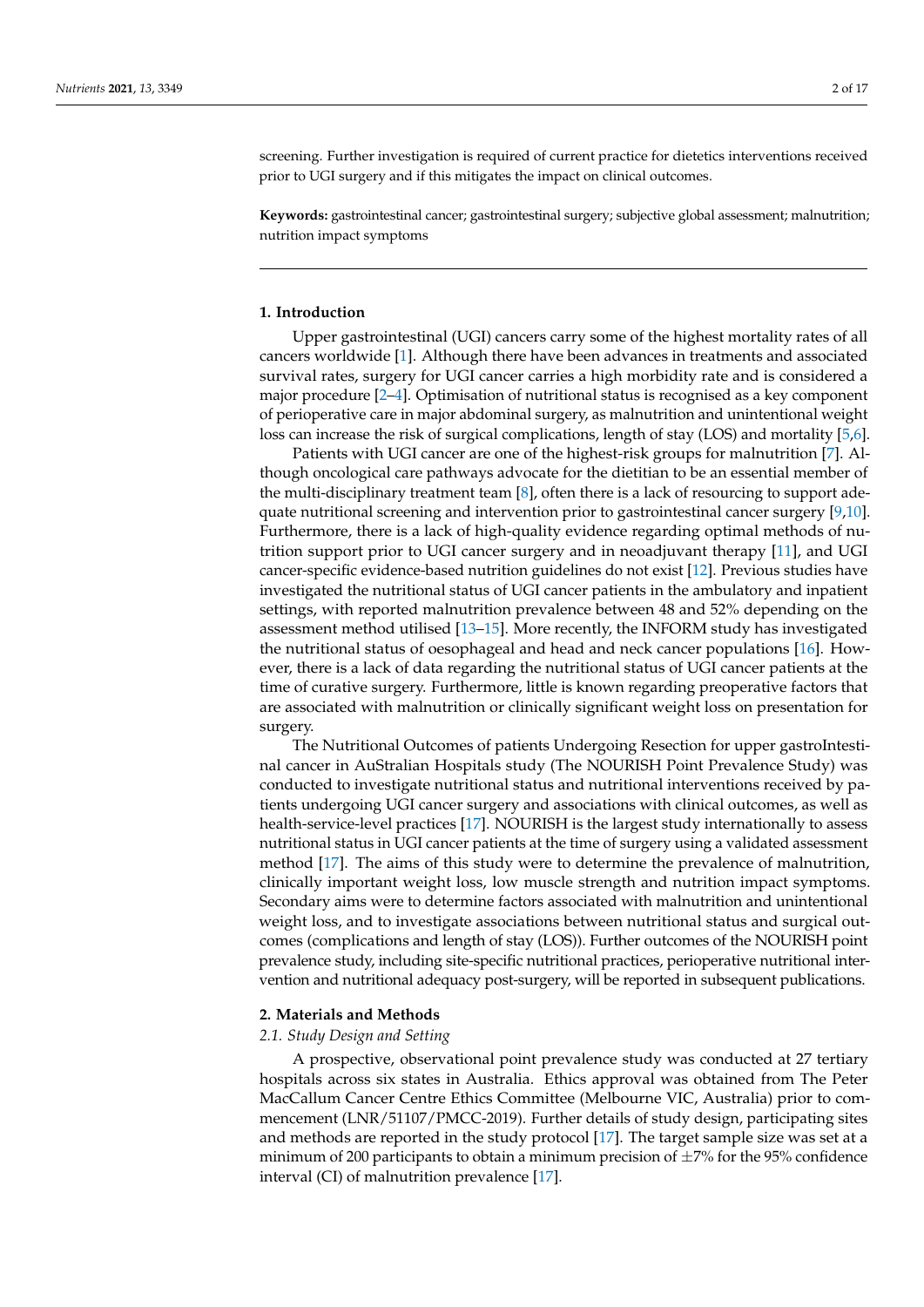### *2.2. Participants*

Study dietitians identified and approached eligible patients prior to, or during their surgical admission. Participants were eligible if they were  $\geq$ 18 years, a hospital inpatient having received curative intent surgery for UGI cancer including gastrectomy (total, subtotal, distal, partial), pancreatectomy (total, distal, partial, pancreatico-duodenectomy), oesophagectomy or gastro-oesophagectomy), able to consent to participation by English language communication or with the presence of an interpreter, and if they received assessment of nutritional status with subjective global assessment (SGA) by a dietitian within seven days of surgery. Participants were excluded if they had received palliative surgery, or non-oncological UGI surgery, unable to participate in SGA, unable to provide consent including if they were on intravenous opioids at time of consent, or they were unaware of diagnosis of malignancy. Recruitment commenced on 2 September 2019 and ended on 30 May 2020. Data collection was completed on 30 June 2020. All participants provided verbal consent to participate according to the approved ethics statement [\[17\]](#page-16-7) and received the standard dietetics care of the participating health service throughout this study.

#### *2.3. Data Collection*

Site investigator dietitians conducted a nutritional assessment within seven days of surgery. Patients were also asked to recall information regarding preoperative weight loss, symptoms and prior dietetics or nutritional intervention. The remainder of data were extracted from the medical records. Baseline characteristics included age, sex, primary language spoken, usual social situation, and postcode of residence to determine metropolitan or regional/rural locality. Clinical data included date of diagnosis, tumour type, site and pathological tumour staging (T stage) [\[18\]](#page-16-8), details of neoadjuvant chemo/radiotherapy if relevant, surgical procedure and surgical technique.

### *2.4. Outcome Measures*

The primary outcome of nutritional status was measured according to the validated SGA, which includes a comprehensive assessment of recent weight loss, symptoms, dietary intake, metabolic requirements, physical and functional status [\[19\]](#page-16-9). Current weight was measured using calibrated scales, or was patient reported. Weight on discharge was measured where possible. Patients were asked to recall their weight history from 2 weeks, 1, 3, 6 and >6 months prior to surgery, and if they had lost weight unintentionally prior to surgery. Percentage weight loss was calculated, with clinically important weight loss defined as  $\geq$ 5% in 6 months [\[20\]](#page-16-10). Body mass index (BMI) (in kg/m<sup>2</sup>) was calculated from weight and height and categorised as underweight (<18.5 if age < 65 or <22 if age  $\geq$  65), healthy weight (18.5–24.9 if age < 65 or 22–27 if age  $\geq$  65) and overweight/obese ( $\geq$ 25 if age  $<$  65 or >27 if age  $\geq$  65). Upper body muscle strength was measured using hand grip strength (HGS) dynamometry as per the methodology of the American Society of Hand Therapists (ASHT) () [\[21\]](#page-16-11). Thresholds for diagnosis of low muscle strength were <20 kg for women and <30 kg for men, or <18 kg for women and <26 kg for men for participants of Asian background [\[20\]](#page-16-10). Participants were asked to report prevalence of gastrointestinal symptoms persisting > 2 weeks prior to surgery that have been impacting their ability to eat (poor appetite, nausea, vomiting, diarrhoea, constipation, pain when eating, taste changes, dry mouth, problems swallowing or early satiety), as well as any reduction in food intake, degree and length of time of reduction. Discharge destination and LOS (days) were recorded from the medical records. Surgical complications were recorded as documented by the medical team. These included sepsis, anastomotic leak, pancreatic fistula, pneumonia/respiratory tract infection, pneumothorax, pressure injury, wound infection, return to theatre, abdominal collection, ileus, chyle leak, gastroparesis and pleural effusion. Total number of complications were recorded and transformed into a binary variable of 'no complication' or  $\geq 1$  complication' for analysis.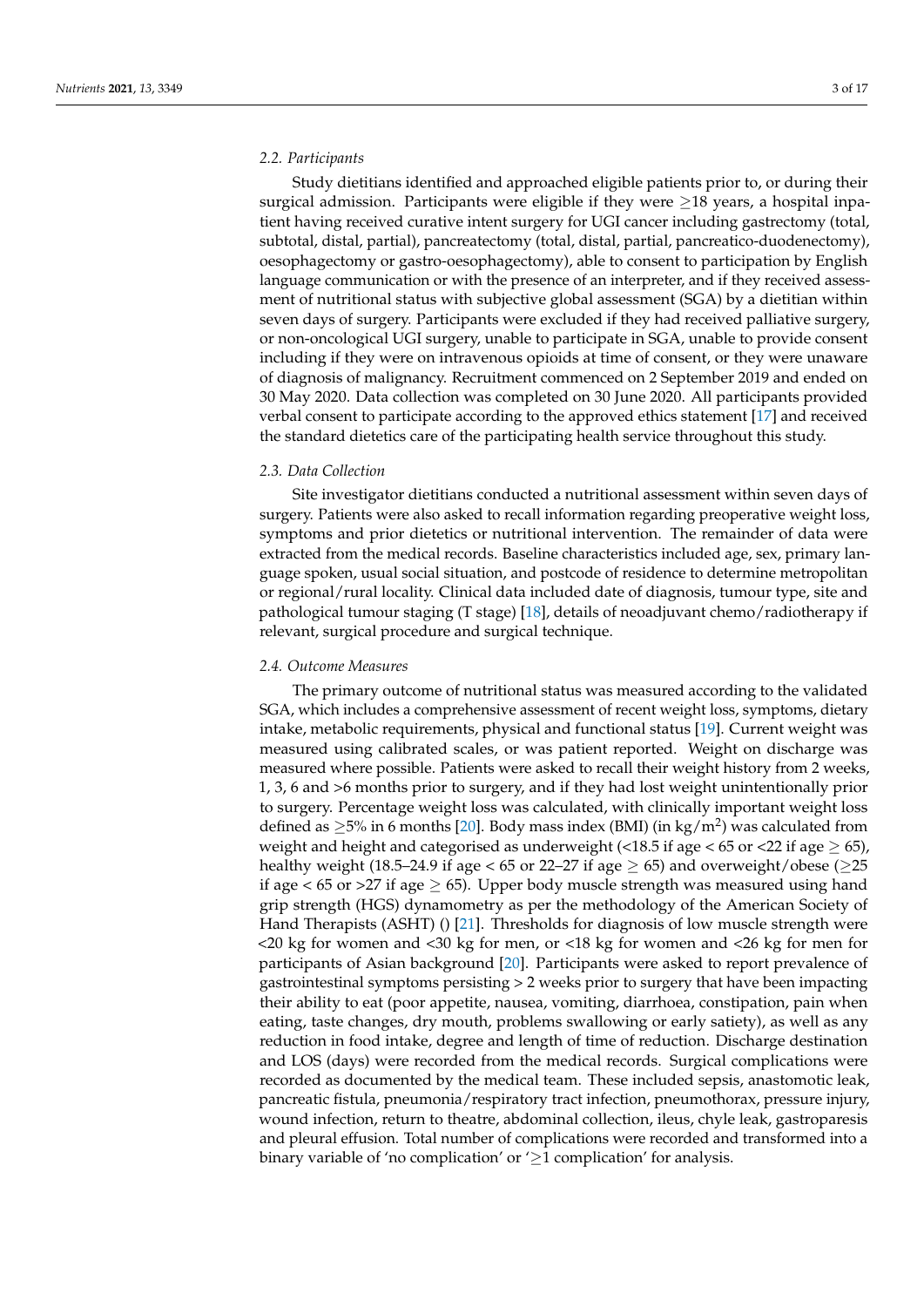### *2.5. Statistical Analysis 2.5. Statistical Analysis*

Statistical analyses were conducted using Stata/IC 16.0 software (StataCorp, College Statistical analyses were conducted using Stata/IC 16.0 software (StataCorp, College Station, TX, USA, 2019). Descriptive statistics included measurements such as frequencies, percentages, mean and standard deviation (SD), and median and interquartile range percentages, mean and standard deviation (SD), and median and interquartile range (IQR). Differences in nutritional outcomes between surgical procedures were determined (IQR). Differences in nutritional outcomes between surgical procedures were determined using Fisher's exact test. Univariate logistic regression analysis was used to determine using Fisher's exact test. Univariate logistic regression analysis was used to determine demographic and clinical factors associated with malnutrition and clinically significant demographic and clinical factors associated with malnutrition and clinically significant weight loss prior to surgery. Multivariate logistic regression models were developed to weight loss prior to surgery. Multivariate logistic regression models were developed to determine factors independently associated with malnutrition and unintentional weight determine factors independently associated with malnutrition and unintentional weight loss. Best models were selected using statistical significance threshold of  $p < 0.05$  and goodness of fit  $R^2$ . Multivariate models adjusting for age, surgical procedure, tumour location and tumour stage were developed to determine associations between malnutrition and unintentional weight loss with LOS (continuous outcome, linear regression), and surgical complications (binary outcome, logistic regression).

# **3. Results 3. Results**

Of the 240 patients screened, 217 met the eligibility criteria and of those, 200 consented<br>utisinate Figure 1 reports partisipant flow to participate. Figure [1](#page-4-0) reports participant flow.

<span id="page-4-0"></span>

**Figure 1.** Participant flow diagram. **Figure 1.** Participant flow diagram.

# Baseline and clinical characteristics of the overall cohort, as well as for each surgery *3.1. Baseline and Clinical Characteristics*

Baseline and clinical characteristics of the overall cohort, as well as for each surgery type (oesophagectomy, gastrectomy and pancreatectomy procedures) are presented in Table [1.](#page-5-0) There were no significant differences for surgery type in age or sociodemographic factors. A higher proportion of males underwent gastrectomy than oesophagectomy and pancreatectomy procedures ( $p = 0.002$ ), while a higher proportion of patients undergoing oesophagectomy and gastrectomy received neoadjuvant therapy than those who underwent pancreatectomy ( $p < 0.001$ ).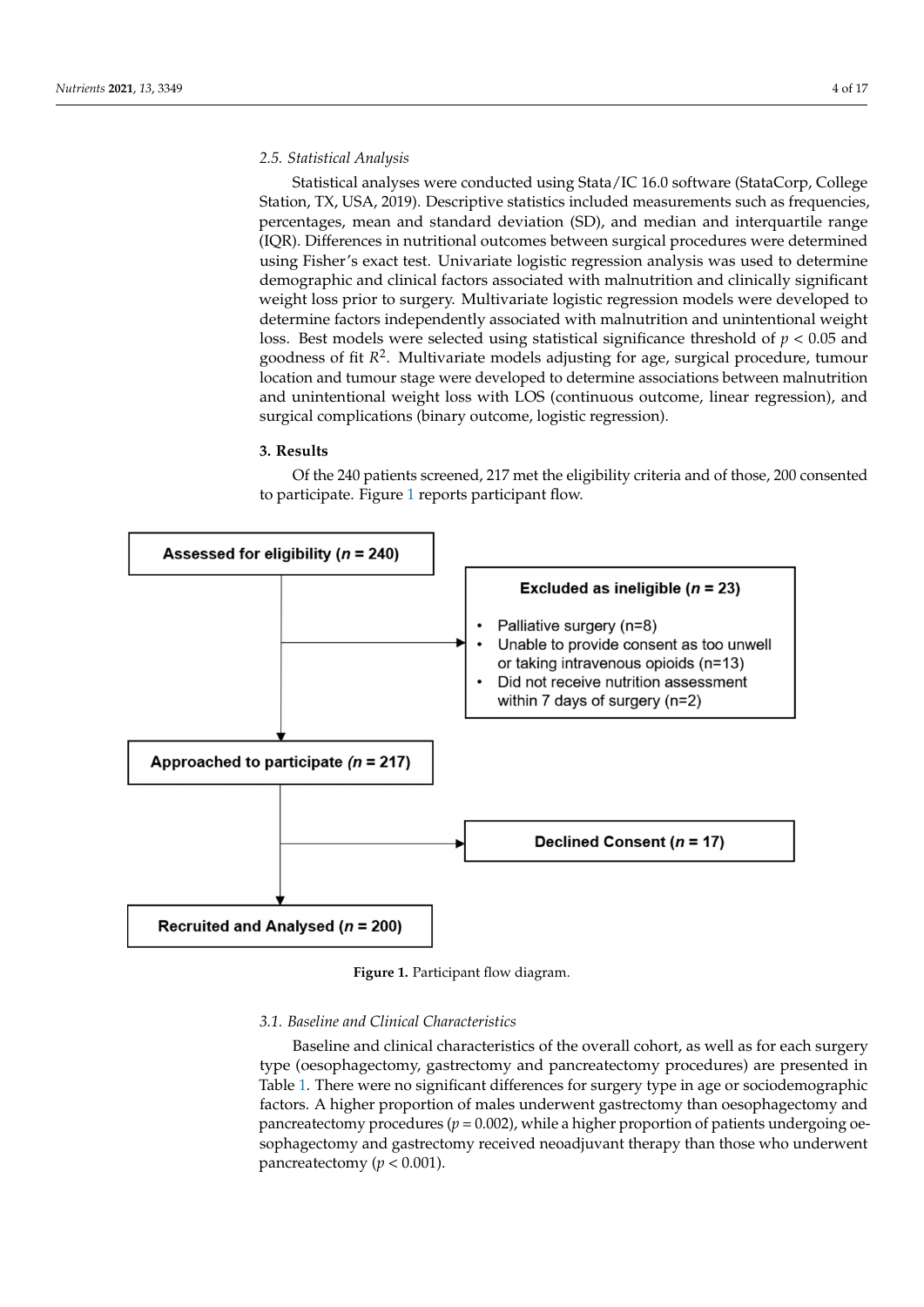<span id="page-5-0"></span>

| Variables                                           | Overall<br>$n=200$ |          |                  | Oesophagectomy<br>$n = 66$ |                  | Gastrectomy<br>$n = 50$ <sup>a</sup> |                  | Pancreatectomy<br>$n = 84$ b |         |
|-----------------------------------------------------|--------------------|----------|------------------|----------------------------|------------------|--------------------------------------|------------------|------------------------------|---------|
| Age (Mean, SD)                                      | 67                 | $10\,$   | 66               | 9                          | 70               | 11                                   | 66               | $10\,$                       | 0.111   |
| Sex $(n, \frac{9}{0})$                              |                    |          |                  |                            |                  |                                      |                  |                              | 0.002   |
| Male                                                | 117                | $58.5\%$ | $50\,$           | 75.8%                      | 27               | 54.0%                                | $40\,$           | 47.6%                        |         |
| Female                                              | 83                 | 41.5%    | 16               | 24.2%                      | 23               | 46.0%                                | 44               | 52.4%                        |         |
| Tumour Location $(n, %)$                            |                    |          |                  |                            |                  |                                      |                  |                              | NA      |
| Gastric                                             | $50\,$             | 25.0%    | 1                | 1.5%                       | $48\,$           | $96.0\%$                             | 1                | 1.2%                         |         |
| Oesophageal                                         | 60                 | $30.0\%$ | 60               | 90.9%                      | NA               | NA                                   | NA               | NA                           |         |
| Pancreatic                                          | 55                 | 27.5%    | NA               | NA                         | NA               | NA                                   | 55               | 65.5%                        |         |
| Ampullary                                           | 17                 | 8.5%     | NA               | <b>NA</b>                  | NA               | NA                                   | 17               | 20%                          |         |
| GOJ                                                 | $\boldsymbol{7}$   | 3.5%     | 5                | $7.6\%$                    | $\overline{2}$   | 4.0%                                 | NA               | NA                           |         |
| <b>Bile Duct</b>                                    | 6                  | $3.0\%$  | NA               | <b>NA</b>                  | NA               | NA                                   | 6                | 7.1%                         |         |
| Duodenal                                            | 5                  | 2.5%     | $\rm NA$         | <b>NA</b>                  | NA               | NA                                   | 5                | 6.0%                         |         |
| Tumour Type (n, %)                                  |                    |          |                  |                            |                  |                                      |                  |                              | NA      |
| Adenocarcinoma                                      | 170                | $85.0\%$ | 54               | 81.8%                      | 49               | 98.0%                                | 67               | $79.8\%$                     |         |
| SCC                                                 | 11                 | $5.5\%$  | 11               | 16.7%                      | $\boldsymbol{0}$ | $0.0\%$                              | NA               | NA                           |         |
| <b>GIST</b>                                         | $\sqrt{2}$         | 1.0%     | NA               | <b>NA</b>                  | 1                | 2.0%                                 | $\mathbf{1}$     | 1.2%                         |         |
| <b>NET</b>                                          | 11                 | 5.5%     | NA               | NA                         | $\boldsymbol{0}$ | $0.0\%$                              | $11\,$           | 13.1%                        |         |
| Other                                               | 6                  | 3.0%     | 1                | 1.5%                       | $\mathbf{0}$     | $0.0\%$                              | 5                | 6.0%                         |         |
| Intraoperative Tumour Stage $(n, \%)$               |                    |          |                  |                            |                  |                                      |                  |                              | < 0.001 |
| T <sub>0</sub>                                      | 15                 | $7.5\%$  | 12               | 18.2%                      | $\overline{2}$   | 4.0%                                 | $\mathbf{1}$     | 1.2%                         |         |
| T <sub>1</sub>                                      | 44                 | 22.0%    | 20               | 30.3%                      | 11               | 22.0%                                | 13               | 15.5%                        |         |
| T <sub>2</sub>                                      | 49                 | 24.5%    | 10               | 15.2%                      | $8\,$            | $16.0\%$                             | 31               | 36.9%                        |         |
| T <sub>3</sub>                                      | 63                 | $31.5\%$ | 21               | $31.8\%$                   | 20               | $40.0\%$                             | 22               | 26.2%                        |         |
| T <sub>4</sub>                                      | 14                 | $7.0\%$  | $\boldsymbol{0}$ | $0.0\%$                    | $\overline{9}$   | 18.0%                                | $\overline{5}$   | 6.0%                         |         |
| <b>TX</b>                                           | 2                  | 1.0%     | $\mathbf{0}$     | $0.0\%$                    | $\mathbf{0}$     | $0.0\%$                              | $\overline{2}$   | 2.4%                         |         |
| Unknown/Unassessed <sup>c</sup>                     | 13                 | 6.5%     | $\mathfrak{Z}$   | 4.5%                       | $\theta$         | $0.0\%$                              | $10\,$           | 11.9%                        |         |
| Received Neoadjuvant Therapy (n, %)                 |                    |          |                  |                            |                  |                                      |                  |                              | < 0.001 |
| N <sub>o</sub>                                      | 106                | 53.3%    | 17               | 25.8%                      | 15               | 30.6%                                | 74               | 88.1%                        |         |
| Yes                                                 | 93                 | 46.7%    | 49               | 74.2%                      | 34               | 69.4%                                | $10\,$           | 11.9%                        |         |
| Type of Neoadjuvant Therapy $(n, %)$ <sup>d</sup>   |                    |          |                  |                            |                  |                                      |                  |                              | < 0.001 |
| Chemotherapy                                        | 52                 | 55.9%    | 10               | 20.4%                      | 32               | 94.1%                                | $10\,$           | 100.0%                       |         |
| Chemotherapy and Radiotherapy                       | 41                 | 44.1%    | 39               | 79.6%                      | 2                | 5.9%                                 | $\boldsymbol{0}$ | $0.0\%$                      |         |
| Completed Neoadjuvant Therapy $(n, %)$ <sup>d</sup> |                    |          |                  |                            |                  |                                      |                  |                              |         |
| No                                                  | $\mathfrak{Z}$     | 3.2%     | $\mathbf{0}$     | $0.0\%$                    | 3                | 8.9%                                 | $\boldsymbol{0}$ | $0.0\%$                      |         |
| Yes                                                 | 88                 | 94.6%    | $49\,$           | 100.0%                     | 29               | 85.3%                                | $10\,$           | $100.0\%$                    |         |

**Table 1.** Demographic, tumour and surgical characteristics by surgery type.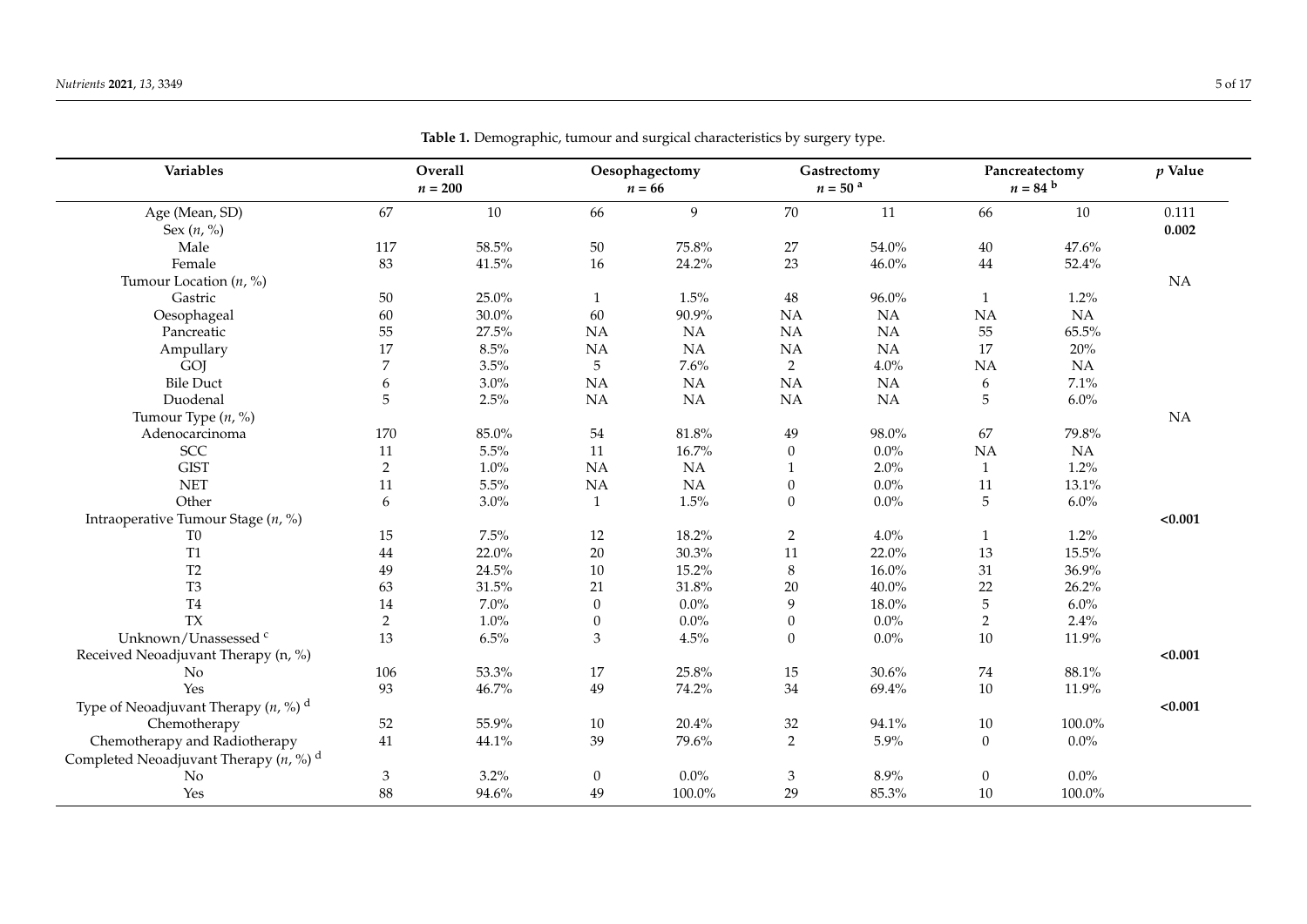| <b>Variables</b>                | <b>Overall</b> |           | Oesophagectomy |          | Gastrectomy    |                       | Pancreatectomy |                  | $p$ Value |
|---------------------------------|----------------|-----------|----------------|----------|----------------|-----------------------|----------------|------------------|-----------|
|                                 |                | $n = 200$ |                | $n = 66$ |                | $n = 50$ <sup>a</sup> |                | $n = 84^{\circ}$ |           |
| Unknown                         |                | $2.2\%$   |                | $0.0\%$  | $\overline{2}$ | 5.8%                  | $\theta$       | $0.0\%$          |           |
| Location of Residence $(n, %)$  |                |           |                |          |                |                       |                |                  | 0.482     |
| Metropolitan                    | 143            | 71.5%     | 45             | 68.2%    | 39             | 78.0%                 | 59             | 70.2%            |           |
| Rural/Regional                  | 57             | 28.5%     | 21             | 31.8%    | 11             | $22.0\%$              | 25             | 29.8%            |           |
| Social Situation $(n, %)$       |                |           |                |          |                |                       |                |                  | 0.872     |
| Lives Alone                     | 45             | 22.5%     | 13             | 19.7%    | 10             | $20.0\%$              | 22             | 26.2%            |           |
| Lives with Family/Carer         | 152            | 76.0%     | 52             | 78.8%    | 39             | 78.0%                 | 61             | 72.6%            |           |
| Lives in Shared Accommodation   |                | $0.0\%$   |                | $0.0\%$  | $\Omega$       | $0.0\%$               | 0              | $0.0\%$          |           |
| Lives in Residential Care       | 3              | $1.5\%$   |                | 1.5%     |                | 2.0%                  |                | 1.2%             |           |
| Surgical Technique $(n, %)$     |                |           |                |          |                |                       |                |                  | < 0.001   |
| Open                            | 187            | 93.5%     | 53             | 80.3%    | 50             | 100.0%                | 84             | 100.0%           |           |
| Laparoscopic/Minimally Invasive | 13             | 6.5%      | 13             | 19.7%    | $\overline{0}$ | $0.0\%$               | $\Omega$       | $0.0\%$          |           |

**Table 1.** *Cont.*

<sup>a</sup> Includes total, subtotal, partial and distal gastrectomy. <sup>b</sup> Includes total, distal, partial, pancreatico-duodenectomy. <sup>c</sup> Incomplete information from medical records. <sup>d</sup> Presented as a proportion of participants who responded 'yes' to neoadjuvant therapy (*n* = 93). SCC = squamous cell carcinoma, GIST = gastrointestinal stromal tumour, NET = neuroendocrine tumour, and GOJ = gastro-oesophageal. Bolded *p* values indicate statistical significance.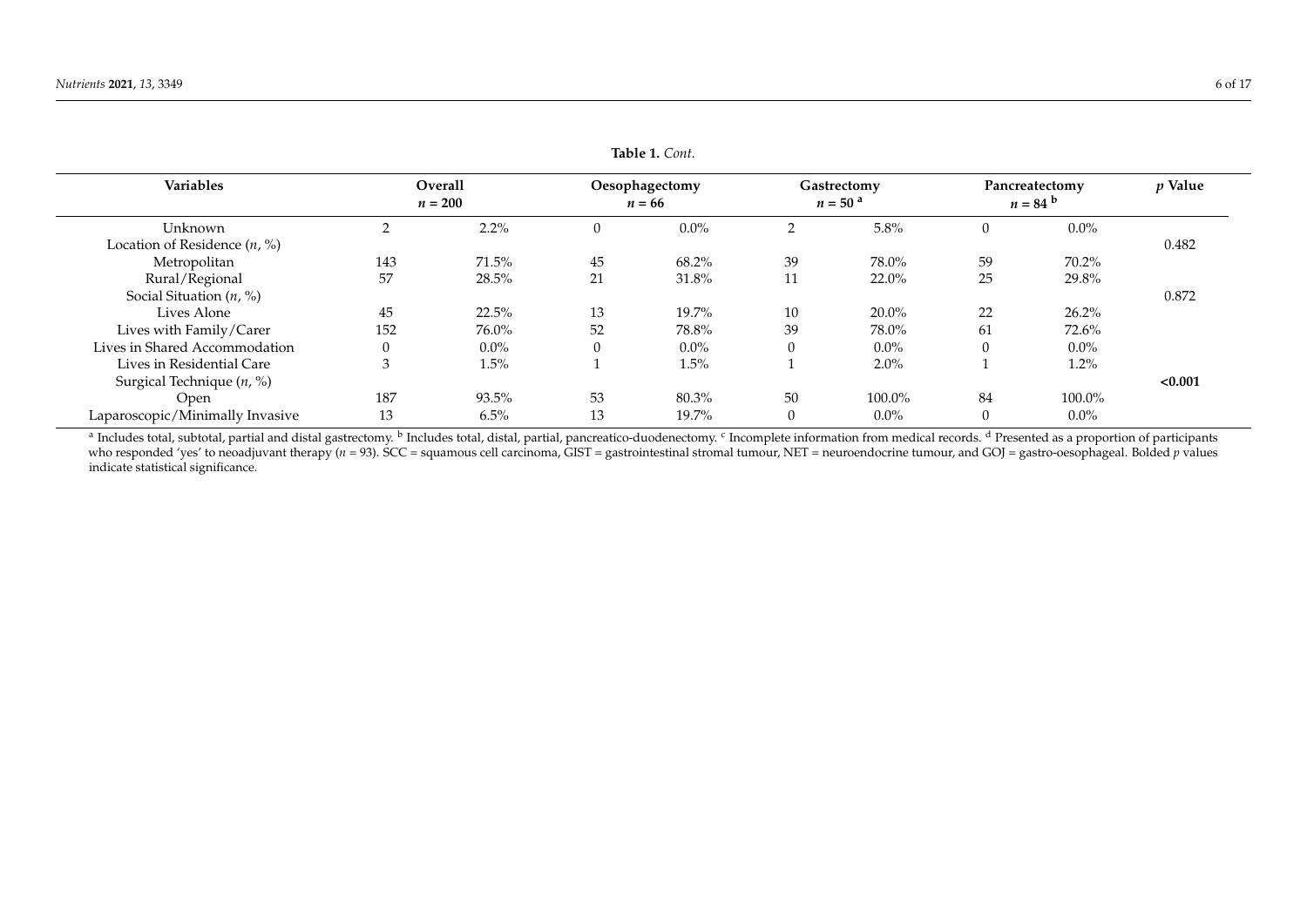## *3.2. Nutritional Status, Weight Loss and Muscle Strength*

The overall prevalence of malnutrition according to SGA was 42% (*n* = 84), 95% CI (35%,49%). The prevalence of any degree of unintentional weight loss was 65% (*n* = 129), 95% CI (57%,71%), whilst 47% (*n* = 48), 95% CI (37%,57%) of those who completed the HGS had low muscle strength (Table [2\)](#page-7-0). The HGS test was unable to be completed in 49% (*n* = 98) of the cohort due to unavailability of equipment or participants being too unwell to complete this assessment within seven days of surgery. There were no differences in nutritional status, unintentional weight loss or muscle strength between surgery types (Table [2\)](#page-7-0).

**Table 2.** Nutritional status and nutrition impact on symptoms by surgery type.

<span id="page-7-0"></span>

| Variable                                                  | Overall<br>$n=200$ |               | Oesophagectomy<br>$n = 66$ |               | Gastrectomy<br>$n=50$ |                  | Pancreatectomy<br>$n = 84$ |                | $p$ Value |
|-----------------------------------------------------------|--------------------|---------------|----------------------------|---------------|-----------------------|------------------|----------------------------|----------------|-----------|
|                                                           |                    |               |                            |               |                       |                  |                            |                |           |
| SGA Rating $(n, %)$                                       |                    |               |                            |               |                       |                  |                            |                | 0.689     |
| A No Malnutrition                                         | 116<br>79          | 58.0%         | 40                         | 60.6%         | 28<br>22              | 56.0%            | 48                         | 57.1%<br>39.3% |           |
| B Mild/Moderate Malnutrition<br>C Severe Malnutrition     | 5                  | 39.5%<br>2.5% | 24<br>2                    | 36.4%<br>3.0% | $\boldsymbol{0}$      | 44.0%<br>$0.0\%$ | 33<br>3                    | 3.6%           |           |
| Overall Nutritional Status $(n, %)$                       |                    |               |                            |               |                       |                  |                            |                | 0.864     |
| Well Nourished (SGA A)                                    | 116                | 58.0%         | 40                         | 60.6%         | 28                    | 56.0%            | 48                         | 57.1%          |           |
| Malnourished (SGA B/C)                                    | 84                 | 42.0%         | 26                         | 39.4%         | 22                    | 44.0%            | 36                         | 42.9%          |           |
| Unintentional Weight Loss $(n, %)$                        |                    |               |                            |               |                       |                  |                            |                | 0.645     |
| No                                                        | 71                 | 35.5%         | 24                         | 36.4%         | 20                    | 40.0%            | 27                         | 32.1%          |           |
| Yes                                                       | 129                | 64.5%         | 42                         | 63.6%         | 30                    | $60.0\%$         | 57                         | 67.9%          |           |
| Low Muscle Strength $(n, %)$                              |                    |               |                            |               |                       |                  |                            |                | 0.075     |
| No                                                        | 54                 | 27.0%         | 23                         | 34.8%         | 9                     | 1.08%            | 22                         | 26.2%          |           |
| Yes                                                       | 48                 | 24.0%         | 12                         | 18.2%         | 16                    | 32.0%            | 20                         | 23.8%          |           |
| Not Completed                                             | 98                 | 49.0%         | 31                         | 47.0%         | 25                    | 50.0%            | 42                         | 50.0%          |           |
| BMI $(kg/m2)$ (Mean, SD)                                  | 27.3               | 5.6           | 27.3                       | 5.1           | 27.5                  | 6.1              | 27.2                       | 5.7            | 0.917     |
| BMI Categories $(n, %)$                                   |                    |               |                            |               |                       |                  |                            |                | 0.214     |
| Underweight                                               | 20                 | 10.0%         | 3                          | 4.5%          | 8                     | 16.0%            | 9                          | 10.7%          |           |
| Normal Weight                                             | 75                 | 37.5%         | 30                         | 45.5%         | 17                    | 34.0%            | 28                         | 33.3%          |           |
| Overweight/Obese                                          | 105                | 52.5%         | 33                         | 50.0%         | 25                    | 50.0%            | 47                         | 56.0%          |           |
| Reduced Dietary Intake before Surgical Admission $(n, %)$ |                    |               |                            |               |                       |                  |                            |                | 0.099     |
| No                                                        | 101                | 50.5%         | 34                         | 51.5%         | 31                    | 62.0%            | 36                         | 42.9%          |           |
| Yes                                                       | 99                 | 49.5%         | 32                         | 48.5%         | 19                    | 38.0%            | 48                         | 57.1%          |           |
| Degree of Reduction in Solid Food Intake $(n, %)$         |                    |               |                            |               |                       |                  |                            |                | 0.602     |
| >75% of Usual Intake                                      | 27                 | 13.5%         | 10                         | 15.2%         | 6                     | 12.0%            | 11                         | 13.1%          |           |
| $\leq$ 75% of Usual Intake                                | 34                 | 17.0%         | 11                         | 16.7%         | 6                     | 12.0%            | 17                         | 20.2%          |           |
| $\leq$ 50% of Usual Intake                                | 31                 | 15.5%         | 8                          | 12.1%         | 6                     | 12.0%            | 17                         | 20.2%          |           |
| <25% of Usual Intake                                      | 7                  | 3.5%          | $\mathfrak{Z}$             | 4.5%          | 1                     | 2.0%             | 3                          | 3.6%           |           |
| No Reduction in Intake                                    | 101                | 50.5%         | 34                         | 51.5%         | 31                    | 62.0%            | 36                         | 42.9%          |           |
| Length of Time of Reduced Dietary Intake $(n, %)$         |                    |               |                            |               |                       |                  |                            |                | 0.021     |
| <1 Week                                                   | $\overline{2}$     | 1.0%          | $\overline{2}$             | 1.5%          | $\boldsymbol{0}$      | $0.0\%$          | $\mathbf{1}$               | 1.2%           |           |
| 1-2 Weeks                                                 | 11                 | 5.5%          | $\overline{2}$             | 1.5%          | 3                     | 6.0%             | 7                          | 8.3%           |           |
| 2-4 Weeks                                                 | 13                 | 6.5%          | $\overline{2}$             | 1.5%          | $\mathbf{1}$          | 2.0%             | 11                         | 13.1%          |           |
| $\geq$ 1 Month                                            | 69                 | 34.5%         | 29                         | 43.9%         | 14                    | 28.0%            | 26                         | 31.0%          |           |
| No Reduction in Intake                                    | 105                | 52.5%         | 34                         | 51.5%         | 32                    | 64.0%            | 39                         | 46.4%          |           |
| Symptoms Persisting >2 Weeks Prior to Surgery Impacting   |                    |               |                            |               |                       |                  |                            |                |           |
| Ability to Eat                                            |                    |               |                            |               |                       |                  |                            |                |           |
| Poor Appetite                                             |                    |               |                            |               |                       |                  |                            |                | 0.062     |
| No                                                        | 126                | 63.0%         | 49                         | 74.2%         | 30                    | $60.0\%$         | 47                         | 56.0%          |           |
| Yes                                                       | 74                 | 37.0%         | 17                         | 25.8%         | 20                    | 40.0%            | 37                         | 44.0%          |           |
| Nausea                                                    |                    |               |                            |               |                       |                  |                            |                | 0.307     |
| No                                                        | 172                | 86.0%         | 60                         | 90.9%         | 43                    | 86.0%            | 69                         | 82.1%          |           |
| Yes                                                       | 28                 | 14.0%         | 6                          | 9.1%          | 7                     | 14.0%            | 15                         | 17.9%          |           |
| Vomiting                                                  |                    |               |                            |               |                       |                  |                            |                | 0.952     |
| No                                                        | 187                | 93.5%         | 62                         | 93.9%         | 47                    | 94.0%            | 78                         | 92.9%          |           |
| Yes                                                       | 13                 | 6.5%          | $\overline{4}$             | 6.1%          | 3                     | 6.0%             | 6                          | 7.1%           |           |
| Diarrhoea                                                 |                    |               |                            |               |                       |                  |                            |                | 0.001     |
| No                                                        | 181                | 90.5%         | 66                         | 100.0%        | 46                    | 92.0%            | 69                         | 82.1%          |           |
| Yes                                                       | 19                 | 9.5%          | $\boldsymbol{0}$           | $0.0\%$       | 4                     | 8.0%             | 15                         | 17.9%          |           |
| Constipation                                              |                    |               |                            |               |                       |                  |                            |                | 0.382     |
| No                                                        | 193                | 96.5%         | 62                         | 93.9%         | 49                    | 98.0%            | 82                         | 97.6%          |           |
| Yes                                                       | 7                  | 3.5%          | 4                          | 6.1%          | 1                     | 2.0%             | 2                          | 2.4%           |           |
| Pain When Eating                                          |                    |               |                            |               |                       |                  |                            |                | 0.966     |
| No                                                        | 178                | 89.0%         | 59                         | 89.0%         | 44                    | 88.0%            | 75                         | 89.3%          |           |
| Yes                                                       | 22                 | 11.0%         | 7                          | 11.0%         | 6                     | 12.0%            | 9                          | 10.7%          |           |
| <b>Taste Changes</b>                                      |                    |               |                            |               |                       |                  |                            |                | 0.005     |
| No                                                        | 172                | 86.0%         | 51                         | 77.3%         | 41                    | 82.0%            | 80                         | 95.2%          |           |
| Yes                                                       | 28                 | 14.0%         | 15                         | 22.7%         | 9                     | 18.0%            | $\overline{4}$             | 4.8%           |           |
| Dry Mouth                                                 |                    |               |                            |               |                       |                  |                            |                | 0.738     |
| No                                                        | 191                | 95.5%         | 64                         | 97.0%         | 47                    | $94.0\%$         | 80                         | 95.2%          |           |
| Yes                                                       | 9                  | 4.5%          | 2                          | $3.0\%$       | 3                     | 6.0%             | $\overline{4}$             | 4.8%           |           |
| Problems Swallowing                                       |                    |               |                            |               |                       |                  |                            |                | < 0.001   |
| No                                                        | 185                | 92.5%         | 53                         | 80.3%         | 50                    | 100.0%           | 82                         | 97.6%          |           |
| Yes                                                       | 15                 | 7.5%          | 13                         | 19.7%         | $\boldsymbol{0}$      | $0.0\%$          | $\overline{2}$             | 2.4%           |           |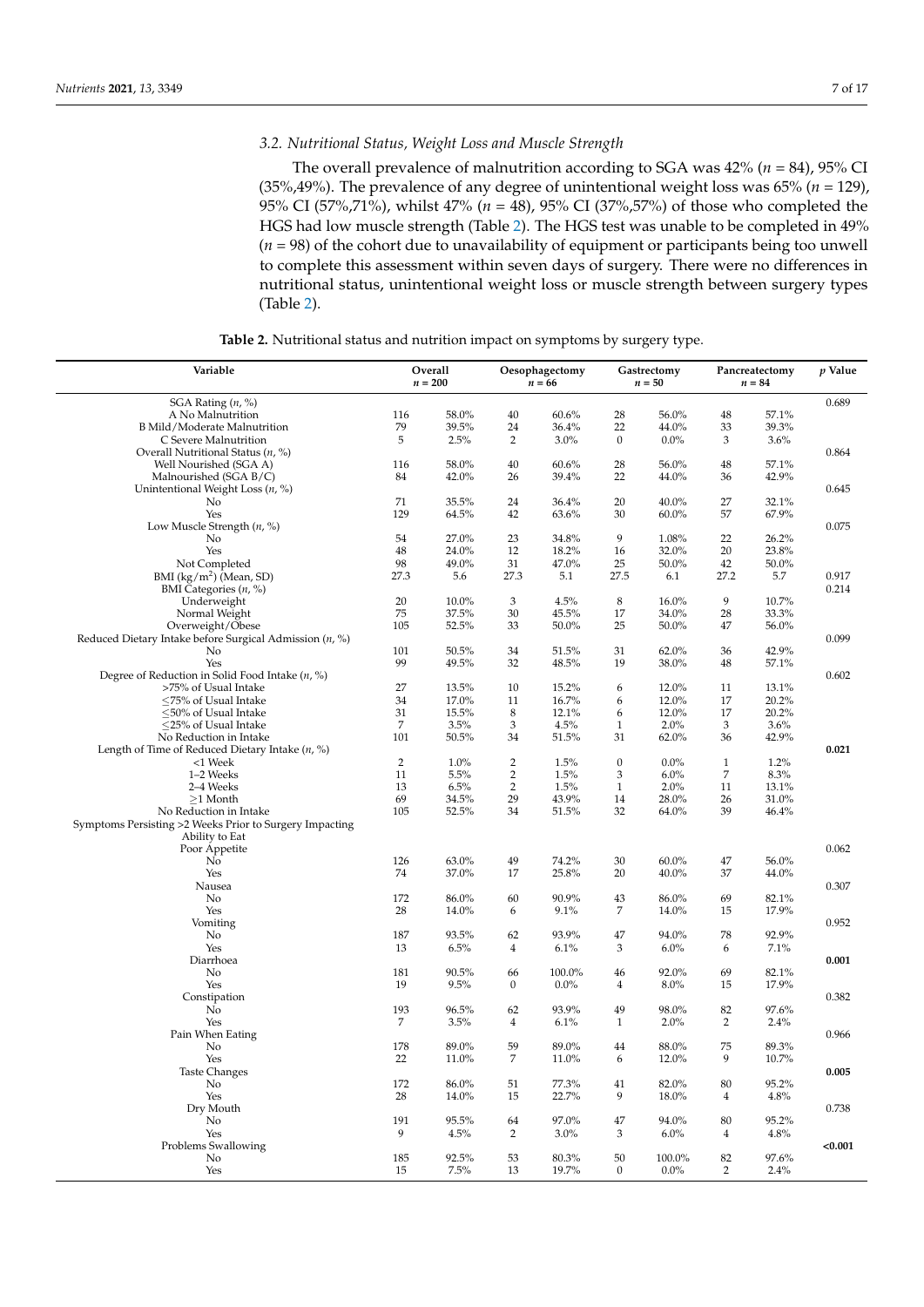| Variable             | Overall<br>$n = 200$ |       | Oesophagectomy<br>$n = 66$ |       | Gastrectomy<br>$n = 50$ |       | Pancreatectomy<br>$n = 84$ |       | <i>p</i> Value |
|----------------------|----------------------|-------|----------------------------|-------|-------------------------|-------|----------------------------|-------|----------------|
| <b>Early Satiety</b> |                      |       |                            |       |                         |       |                            |       | 0.034          |
| No                   | 155                  | 77.5% | 57                         | 86.4% | 33                      | 66.0% | 65                         | 77.4% |                |
| Yes                  | 45                   | 22.5% | Q                          | 13.6% | 17                      | 34.0% | 19                         | 22.6% |                |
| No Problems Reported |                      |       |                            |       |                         |       |                            |       | 0.972          |
| No                   | 110                  | 55.0% | 36                         | 54.5% | 27                      | 54.0% | 47                         | 56.0% |                |
| Yes                  | 90                   | 45.0% | 30                         | 45.5% | 23                      | 46.0% | 37                         | 44.0% |                |

**Table 2.** *Cont.*

SGA = subjective global assessment, SD = standard deviation, and BMI = body mass index. Bolded *p* values indicate statistical significance.

#### *3.3. Prevalence of Clinically Significant Weight Loss*

Median (IQR) percentage weight loss in 1, 3, 6 and >6 months was 1.2% (0%, 3.2%), 4.8% (1.8%, 8.2%), 7.4% (3.8%, 11.6%) and 8.3% (4.3%, 12.5%), respectively. There were no differences in median weight loss between the surgery types for any timeframe (Supplementary Table S1), except for 1 month before surgery where patients undergoing pancreatectomy procedures lost more weight than those undergoing oesophagectomy and gastrectomy procedures (2.2% (0.0%, 4.5%) vs. 0.5% (0.0%,2.5%) and 0.0% (0.0%, 1.9%)  $p = 0.021$ ). Figure 2 demonstrates the proportion of patients with clinically significant weight loss of ≥5% in the 3 months and 6 months before surgery. Twenty-seven percent of participants reported  $\geq$ 10% weight loss in >6 months. There were no differences in prevalence of clinically significant weight loss at any timepoint before surgery between the surgery groups (Supplementary Table S1). groups (Supplementary Table S1).

<span id="page-8-0"></span>

**Figure 2.** Prevalence of ≥5% weight loss in 3 and 6 months. **Figure 2.** Prevalence of ≥5% weight loss in 3 and 6 months.

## *3.4. Prevalence of Preoperative Nutrition Impact Symptoms 3.4. Prevalence of Preoperative Nutrition Impact Symptoms*

The overall prevalence of reporting at least one preoperative gastrointestinal nutrition impact symptom (Table [2\)](#page-7-0) was 55%, with poor appetite and early satiety being the most reported (37% and 23%, respectively). Patients undergoing pancreatic surgery were more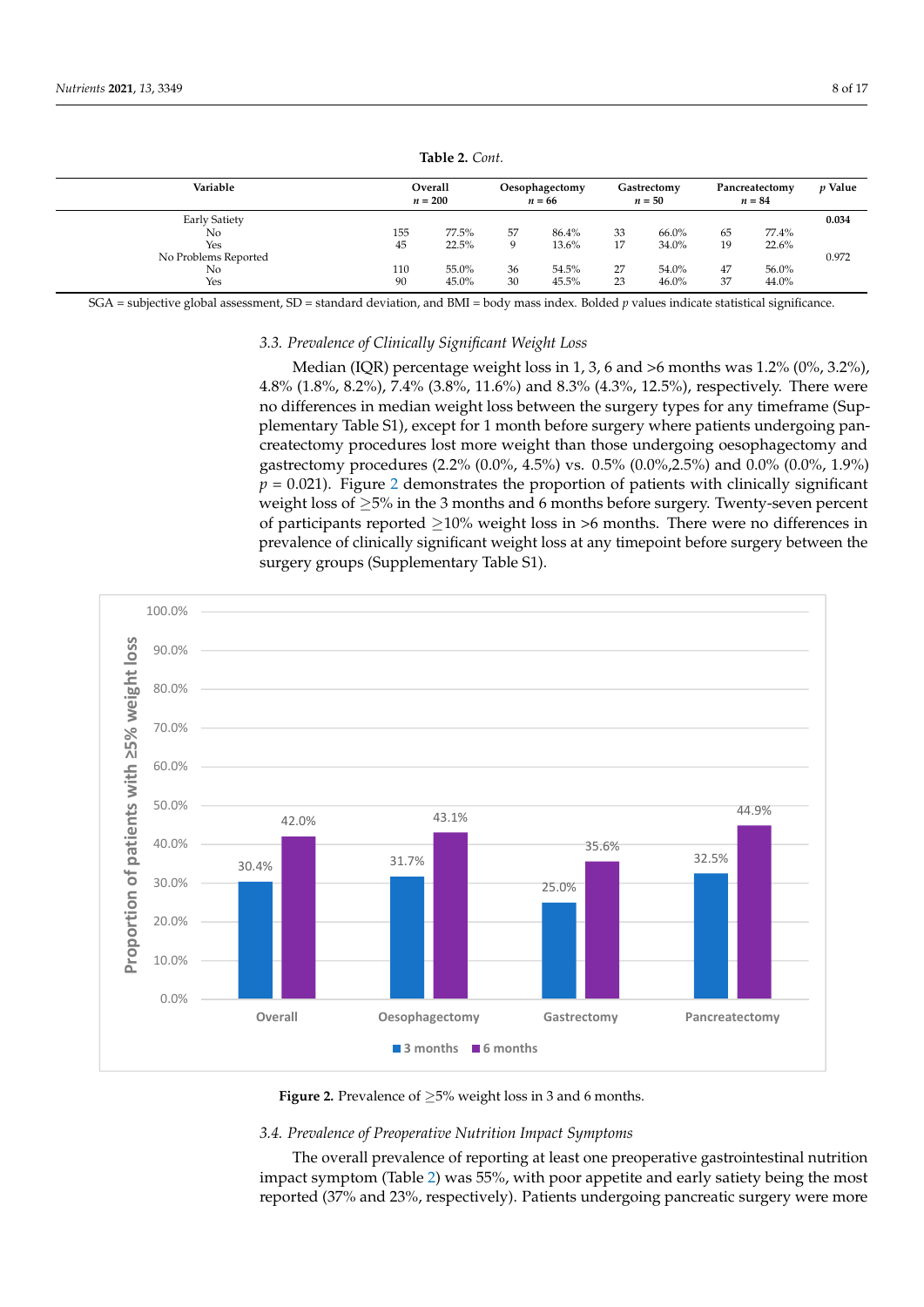likely to report preoperative diarrhoea (18% vs. 0% oesophagectomy and 8% gastrectomy,  $p = 0.001$ , whilst patients undergoing oesophagectomy and gastrectomy were more likely to report taste changes (23% and 18% vs.  $5\%$ ,  $p = 0.005$ ). Problems swallowing were reported in a significantly higher proportion of oesophagectomy patients (20% versus 0% gastrectomy and 2% pancreatectomy, *p* < 0.001), whilst early satiety was reported in 34% of gastrectomy and 23% of pancreatectomy, compared to 14% oesophagectomy procedures  $(p = 0.034)$ . Reduced dietary intake was reported in 49% of the cohort, with the majority (35%) having reduced intake for  $\geq$ 1 month. Patients undergoing oesophagectomy were more likely to report reduced intake for  $\geq$ 1 month (44% vs. 31% gastrectomy and 28%) pancreatectomy,  $p = 0.021$ ).

#### *3.5. Factors Associated with Preoperative Malnutrition and Clinically Significant Weight Loss*

On univariate model analysis, factors associated with malnutrition included age, T4 stage, unintentional weight loss of any amount, unintentional weight loss of  $\geq 5\%$  and ≥10% in six months, reduced dietary intake of all degrees and timeframes, and the presence of any GI symptoms (Tables [3](#page-10-0) and [4\)](#page-11-0). On multivariate analysis, age, unintentional weight loss of  $\geq$ 5% in 6 months, vomiting, reduced solid food intake lasting 2–4 weeks and >1 month were independently associated with preoperative malnutrition (Table [5\)](#page-12-0). Factors associated with clinically significant weight loss on univariate analysis included poor appetite, nausea, vomiting, pain when eating, problems swallowing, early satiety, reduced dietary intake, and degree of solid food intake reduction of <75%, 50%, 25% of usual intake for all timeframes (Table [3\)](#page-10-0). Factors independently associated with unintentional weight loss were poor appetite, and degree of solid food reductions of <75% and <50% of usual intake (Table [5\)](#page-12-0).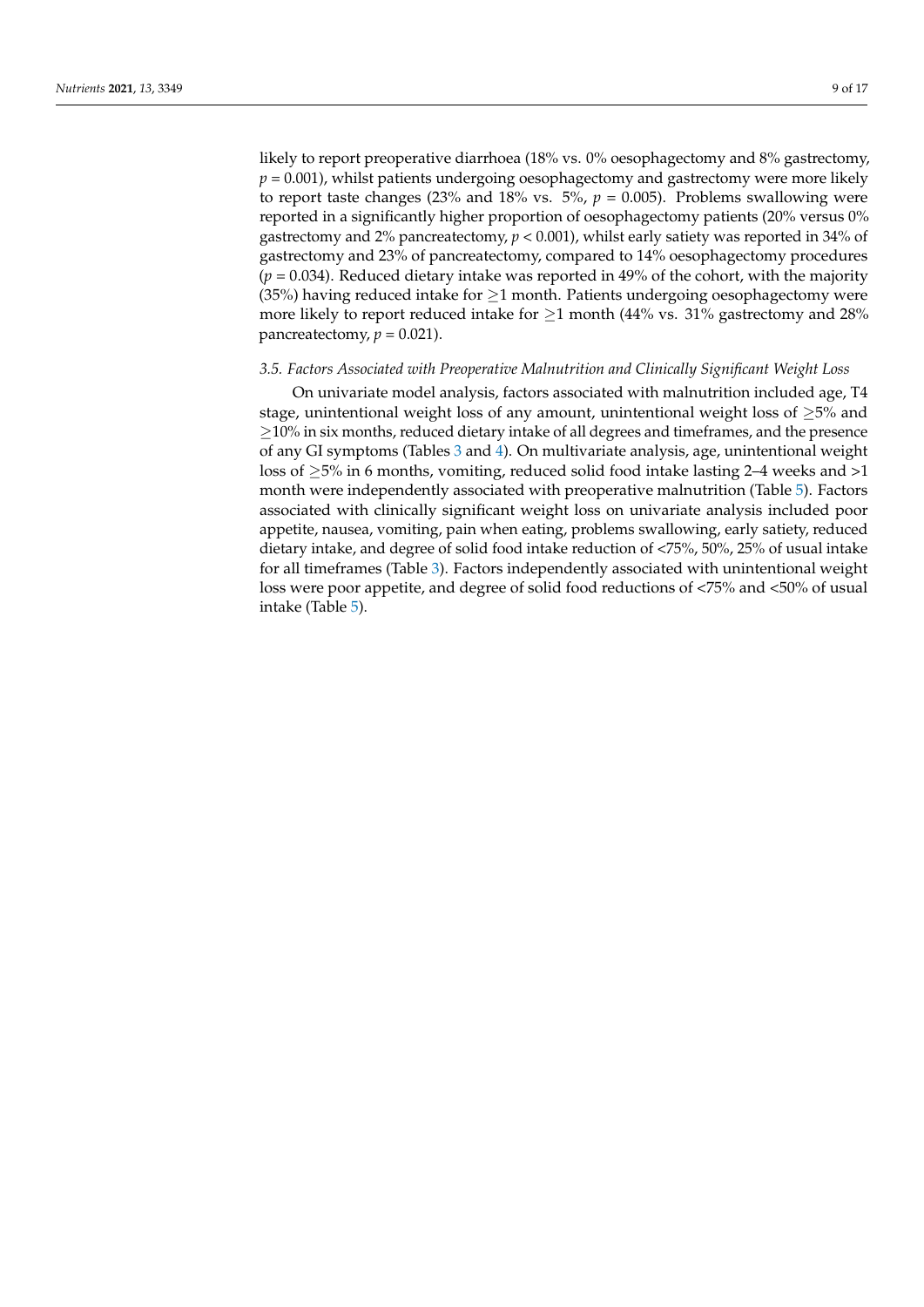|                                | Malnutrition      |                                     |         |                           |                | Unintentional Weight Loss $\geq$ 5% in 6 Months |                                     |                |                           |                |  |  |  |
|--------------------------------|-------------------|-------------------------------------|---------|---------------------------|----------------|-------------------------------------------------|-------------------------------------|----------------|---------------------------|----------------|--|--|--|
|                                |                   | Bivariate Analysis (Fisher's Exact) |         | Univariate Logistic Model |                |                                                 | Bivariate Analysis (Fisher's Exact) |                | Univariate Logistic Model |                |  |  |  |
| Variable                       | WN $n$ (%)        | $MN n$ (%)                          | p Value | OR (95% CI)               | <i>v</i> Value | No $n$ $\left(\frac{9}{6}\right)$               | Yes $n$ $\left(\% \right)$          | <i>p</i> Value | OR (95% CI)               | <i>v</i> Value |  |  |  |
| Age                            |                   |                                     | 0.012   |                           |                |                                                 |                                     | 0.549          |                           |                |  |  |  |
| < 65                           | 54(69.2)          | 24 (30.8)                           |         | $1.0$ (ref)               |                | 45(60.8)                                        | 29(39.2)                            |                | $1.0$ (ref)               |                |  |  |  |
| $>65$                          | 62(50.8)          | 60(49.2)                            |         | 2.2(1.2, 4.0)             | 0.011          | 64(56.1)                                        | 50(43.9)                            |                | 1.2(0.7, 2.2)             | 0.526          |  |  |  |
| Sex $(n, \%)$                  |                   |                                     | 0.082   |                           |                |                                                 |                                     | 0.654          |                           |                |  |  |  |
| Male                           | 74 (63.2)         | 43 (36.8)                           |         | $1.0$ (ref)               |                | 66 (59.5)                                       | 45(40.5)                            |                | $1.0$ (ref)               |                |  |  |  |
| Female                         | 42(50.6)          | 41 (49.4)                           |         | 1.7(0.9, 3.0)             | 0.075          | 43(55.8)                                        | 34 (44.2)                           |                | 1.2(0.6, 2.1)             | 0.621          |  |  |  |
| Surgery Type                   |                   |                                     | 0.864   |                           |                |                                                 |                                     | 0.588          |                           |                |  |  |  |
| Oesophagectomy                 | 40(60.6)          | 26(39.4)                            |         | $1.0$ (ref)               |                | 37(56.9)                                        | 28(43.1)                            |                | $1.0$ (ref)               |                |  |  |  |
| Gastrectomy                    | 28(56.0)          | 22(44.0)                            |         | 1.2(0.6, 2.5)             | 0.618          | 29(64.4)                                        | 16(35.6)                            |                | 0.7(0.3, 1.6)             | 0.429          |  |  |  |
| Pancreatectomy                 | 48(57.1)          | 36(42.9)                            |         | 1.2(0.6, 2.2)             | 0.669          | 43(55.1)                                        | 35(44.9)                            |                | 1.1(0.6, 2.1)             | 0.830          |  |  |  |
| Tumour Location                |                   |                                     | 0.926   |                           |                |                                                 |                                     | 0.380          |                           |                |  |  |  |
| <b>Bile Duct</b>               | 4(66.7)           | 2(33.3)                             |         | $1.0$ (ref)               |                | 4(66.7)                                         | 2(33.3)                             |                | $1.0$ (ref)               |                |  |  |  |
| Gastric                        | 28(56.0)          | 22(44.0)                            |         | 1.6(0.3, 9.4)             | 0.620          | 29(63.0)                                        | 17(37.0)                            |                | 1.2(0.2, 7.1)             | 0.862          |  |  |  |
| Oesophageal                    | 37(61.7)          | 23(38.3)                            |         | 1.2(0.2, 7.3)             | 0.810          | 34(56.7)                                        | 26(43.3)                            |                | 1.5(0.3, 9.0)             | 0.638          |  |  |  |
| Pancreatic                     | 32(58.2)          | 23(41.8)                            |         | 1.4(0.2, 8.5)             | 0.689          | 29(56.9)                                        | 22(43.1)                            |                | 1.5(0.3, 9.1)             | 0.657          |  |  |  |
| Ampullary                      | 10(58.8)          | 7(41.2)                             |         | 1.4(0.2, 9.9)             | 0.736          | 10(62.5)                                        | 6(37.5)                             |                | 1.2(0.2, 8.7)             | 0.857          |  |  |  |
| Duodenal                       | 2(40.0)           | 3(60.0)                             |         | 3(0.3, 35.3)              | 0.383          | 0(0)                                            | 4(100)                              |                |                           |                |  |  |  |
| GOJ                            | 3(42.9)           | 4(57.1)                             |         | 2.7(0.3, 25.6)            | 0.396          | 3(60)                                           | 2(40)                               |                | Empty<br>1.3(0.1, 15.7)   | 0.819          |  |  |  |
| Tumour Type                    |                   |                                     | 0.335   |                           |                |                                                 |                                     | 0.912          |                           |                |  |  |  |
|                                | 95 (55.9)         | 75 (44.1)                           |         | 1.6(0.3, 8.9)             | 0.604          | 91 (57.2)                                       | 68 (42.8)                           |                | 0.8(0.2, 3.8)             | 0.726          |  |  |  |
| Adenocarcinoma                 |                   |                                     |         |                           | 0.629          |                                                 |                                     |                |                           | 0.587          |  |  |  |
| <b>SCC</b><br><b>GIST</b>      | 6(54.5)<br>2(100) | 5(45.5)                             |         | 1.7(0.2, 13.2)            |                | 7(63.6)<br>1(50)                                | 4(36.4)<br>1(50)                    |                | 0.6(0.1, 4.3)             | 1.00           |  |  |  |
| <b>NET</b>                     |                   | 0(0)                                |         | Empty                     | 0.487          | 7(70)                                           | 3(30)                               |                | 1.0(0.1, 24.6)            | 0.428          |  |  |  |
| Other                          | 9(81.8)           | 2(18.2)                             |         | 0.4(0.0, 4.4)             |                | 3(50)                                           |                                     |                | 0.4(0.1, 3.5)             |                |  |  |  |
|                                | 4(66.7)           | 2(33.3)                             |         | $1.0$ (ref)               |                |                                                 | 3(50)                               |                | $1.0$ (ref)               |                |  |  |  |
| Tumour Stage<br>T <sub>0</sub> |                   |                                     | 0.022   |                           |                |                                                 | 5(35.7)                             | 0.509          |                           |                |  |  |  |
| T <sub>1</sub>                 | 10(66.7)          | 5(33.3)                             |         | $1.0$ (ref)               | 0.783          | 9(64.3)                                         |                                     |                | $1.0$ (ref)               | 0.955          |  |  |  |
| T <sub>2</sub>                 | 31 (70.5)         | 13(29.5)                            |         | 0.8(0.2, 2.9)             |                | 28(65.1)                                        | 15 (34.9)                           |                | 1.0(0.3, 3.4)             |                |  |  |  |
| T <sub>3</sub>                 | 29(59.2)          | 20(40.8)                            |         | 1.4(0.4, 4.7)             | 0.604          | 25(55.6)                                        | 20(44.4)                            |                | 1.4(0.4, 5.0)             | 0.565          |  |  |  |
|                                | 29(46.0)          | 34(54.0)                            |         | 2.3(0.7, 7.6)             | 0.158          | 31(51.7)                                        | 29(48.3)                            |                | 1.7(0.5, 5.6)             | 0.397          |  |  |  |
| T <sub>4</sub>                 | 4(28.6)           | 10(71.4)                            |         | 5.0(1.0, 24.3)            | 0.046          | 5(41.7)                                         | 7(58.3)                             |                | 2.5(0.5, 12.3)            | 0.253          |  |  |  |
| Neoadjuvant Therapy            |                   |                                     | 0.774   |                           |                |                                                 |                                     | 0.882          |                           |                |  |  |  |
| No                             | 60(56.6)          | 46 (43.4)                           |         | $1.0$ (ref)               |                | 57 (58.8)                                       | 40(41.2)                            |                | $1.0$ (ref)               |                |  |  |  |
| Yes                            | 55(59.1)          | 38 (40.9)                           |         | 0.9(0.5, 1.6)             | 0.718          | 51(56.7)                                        | 39(43.3)                            |                | 1.1(0.6, 2.0)             | 0.772          |  |  |  |
| Type of Neoadjuvant            |                   |                                     | 0.205   |                           |                |                                                 |                                     | 0.089          |                           |                |  |  |  |
| Chemotherapy                   | 34(65.4)          | 18 (34.6)                           |         | $1.0$ (ref)               |                | 32(65.3)                                        | 17(34.7)                            |                | $1.0$ (ref)               |                |  |  |  |
| Chemotherapy and Radiotherapy  | 21(51.2)          | 20(48.8)                            |         | $0.6(-0.3, 1.4)$          | 0.169          | 19 (46.3)                                       | 22(53.7)                            |                | 2.2(0.9, 5.1)             | 0.072          |  |  |  |
| Completed Neoadjuvant          |                   |                                     | 1.000   |                           |                |                                                 |                                     | 1.000          |                           |                |  |  |  |
| No                             | 2(66.7)           | 1(33.3)                             |         | $1.0$ (ref)               |                | 2(66.7)                                         | 1(33.3)                             |                | $1.0$ (ref)               |                |  |  |  |
| Yes                            | 51(58.0)          | 37(42.0)                            |         | 1.5(0.1, 16.6)            | 0.765          | 47(55.3)                                        | 38 (44.7)                           |                | 1.6(0.1, 18.5)            | 0.699          |  |  |  |
| <b>Location of Residence</b>   |                   |                                     | 0.428   |                           |                |                                                 |                                     | 0.137          |                           |                |  |  |  |
| Rural/Regional                 | 36(63.2)          | 21(36.8)                            |         | $1.0$ (ref)               |                | 35(67.3)                                        | 17(32.7)                            |                | $1.0$ (ref)               |                |  |  |  |
| Metropolitan                   | 80(55.9)          | 63(44.1)                            |         | 1.3(0.7, 2.5)             | 0.352          | 74 (54.4)                                       | 62(45.6)                            |                | 1.7(0.9, 3.4)             | 0.111          |  |  |  |
| Social Situation               |                   |                                     | 0.132   |                           |                |                                                 |                                     | 0.863          |                           |                |  |  |  |
| Lives with Family or Carer     | 94(61.8)          | 58 (38.2)                           |         | $1.0$ (ref)               |                | 85 (59)                                         | 59(41)                              |                | $1.0$ (ref)               |                |  |  |  |
| Lives Alone                    | 21(46.7)          | 24 (53.3)                           |         | 1.8(0.9, 3.6)             | 0.07           | 23(54.8)                                        | 19(45.2)                            |                | 1.2(0.6, 2.4)             | 0.622          |  |  |  |
| Lives in Residential Care      | 1(33.3)           | 2(66.7)                             |         | 3.2(0.3, 36.5)            | 0.341          | 1(50)                                           | 1(50)                               |                | 1.4(0.1, 23.5)            | 0.798          |  |  |  |

**Table 3.** Demographic and clinical factors associated with malnutrition and clinically significant weight loss ( $\geq$ 5% in 6 months) prior to surgery (*n* = 200).

<span id="page-10-0"></span>WN = well nourished, MN = malnourished, OR = odds ratio, CI = confidence interval, SCC = squamous cell carcinoma, GIST = gastrointestinal stromal tumour, NET = neuroendocrine tumour, and GOJ = gastro-oesophgeal. Bolded *p* values indicate statistical significance. Ref = reference value used in the model.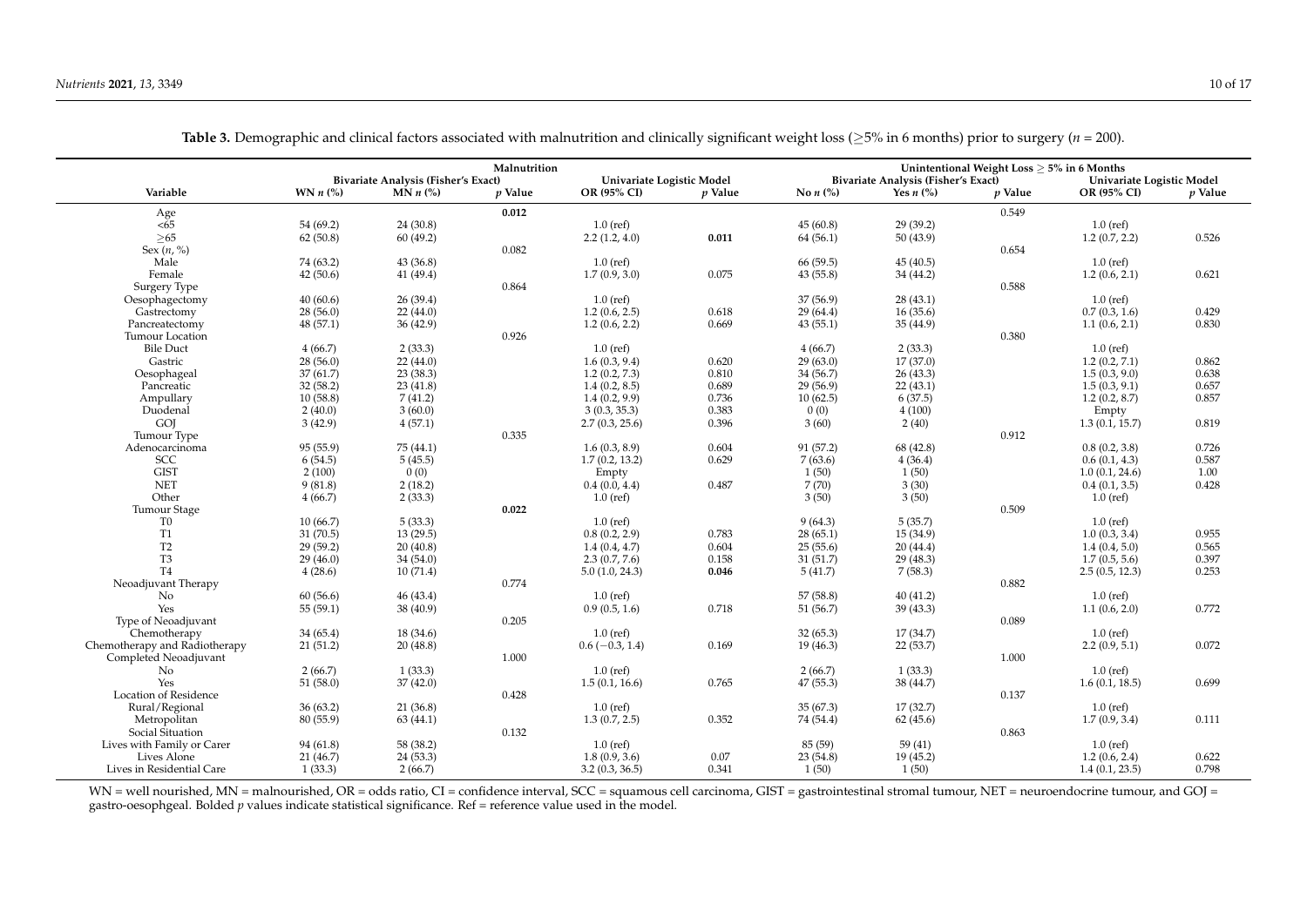|                                          | Malnutrition<br><b>Bivariate Analysis (Fisher's Exact)</b><br>Univariate Logistic Model |             |           |                    |           | UnintentionalNINTENTIONAL Weight Loss > 5% in 6 Months<br>Bivariate Analysis (Fisher's Exact)<br>Univariate Logistic Model |                                    |           |                   |           |  |  |
|------------------------------------------|-----------------------------------------------------------------------------------------|-------------|-----------|--------------------|-----------|----------------------------------------------------------------------------------------------------------------------------|------------------------------------|-----------|-------------------|-----------|--|--|
| Variable                                 | No $n$ $\left(\frac{9}{6}\right)$                                                       | Yes $n$ (%) | $p$ Value | OR (95% CI)        | $p$ Value | No $n$ (%)                                                                                                                 | Yes $n$ $\left(\frac{9}{6}\right)$ | $p$ Value | OR (95% CI)       | $p$ Value |  |  |
|                                          |                                                                                         |             |           |                    |           |                                                                                                                            |                                    |           |                   |           |  |  |
| BMI                                      |                                                                                         |             | < 0.001   |                    |           |                                                                                                                            |                                    | < 0.001   |                   |           |  |  |
| Normal Weight                            | 33(44.0)                                                                                | 42(56.0)    |           | $1.0$ (ref)        |           | 37(53.6)                                                                                                                   | 32(46.4)                           |           | $1.0$ (ref)       |           |  |  |
| Underweight                              | 3(85.0)                                                                                 | 17(85.0)    |           | 4.5(1.2, 16.5)     | 0.025     | 3(16.7)                                                                                                                    | 15(83.3)                           |           | 5.8(1.5, 21.8)    | 0.010     |  |  |
| Overweight/Obese                         | 80 (76.2)                                                                               | 25(23.8)    |           | 0.2(0.1, 0.5)      | < 0.001   | 69 (68.3)                                                                                                                  | 21(31.7)                           |           | 0.5(0.3, 1.1)     | 0.053     |  |  |
| GI Symptoms                              |                                                                                         |             |           |                    |           |                                                                                                                            |                                    |           |                   |           |  |  |
| Unchecked                                |                                                                                         |             |           | $1.0$ (ref)        |           |                                                                                                                            |                                    |           | $1.0$ (ref)       |           |  |  |
| Poor Appetite                            | 17(23.0)                                                                                | 57 (77.0)   | < 0.001   | 12.3(6.2, 24.5)    | < 0.001   | 18(26.9)                                                                                                                   | 49 (73.1)                          | < 0.001   | 8.3 (4.2, 16.3)   | < 0.001   |  |  |
| Nausea                                   | 8(28.6)                                                                                 | 20(71.4)    | 0.001     | 4.2(1.8, 10.1)     | 0.001     | 7(26.9)                                                                                                                    | 19(73.1)                           | 0.001     | 4.6(1.8, 11.6)    | 0.001     |  |  |
| Vomiting                                 | 1(7.7)                                                                                  | 12(92.3)    | < 0.001   | 19.2(2.4,          | 0.005     | 3(23.1)                                                                                                                    | 10(76.9)                           | 0.016     | 5.1(1.4, 19.3)    | 0.016     |  |  |
|                                          |                                                                                         |             |           | 150.6)             |           |                                                                                                                            |                                    |           |                   |           |  |  |
| Diarrhoea                                | 4(21.1)                                                                                 | 15(78.9)    | 0.001     | 6.1(1.9, 19.1)     | 0.002     | 6(35.3)                                                                                                                    | 11(54.7)                           | 0.069     | 2.8(1.0, 7.9)     | 0.054     |  |  |
| Constipation                             | 1(14.3)                                                                                 | 6(85.7)     | 0.043     | 8.8(1.0, 74.9)     | 0.046     | 2(28.6)                                                                                                                    | 5(71.4)                            | 0.133     | 3.6(0.7, 19.1)    | 0.131     |  |  |
| Pain When Eating                         | 8(36.4)                                                                                 | 14(63.6)    | 0.039     | 2.7(1.1, 6.8)      | 0.034     | 4(21.1)                                                                                                                    | 15(78.9)                           | 0.001     | $6.2$ (2.0, 19.4) | 0.002     |  |  |
| <b>Taste Changes</b>                     | 10(35.7)                                                                                | 18(63.3)    | 0.013     | 2.9(1.3, 6.6)      | 0.012     | 13(48.1)                                                                                                                   | 14(51.9)                           | 0.296     | 1.6(0.7, 3.6)     | 0.266     |  |  |
| Dry Mouth                                | 2(22.2)                                                                                 | 7(77.8)     | 0.037     | 5.2(1.0, 25.6)     | 0.044     | 4(50)                                                                                                                      | 4(50)                              | 0.722     | 1.4(0.3, 5.8)     | 0.642     |  |  |
| Problems Swallowing                      | 3(20.0)                                                                                 | 12(80.0)    | 0.002     | 6.3(1.7, 23.0)     | 0.006     | 4(28.6)                                                                                                                    | 10(71.4)                           | 0.025     | 3.8(1.2, 12.6)    | 0.029     |  |  |
| <b>Early Satiety</b>                     | 16(35.6)                                                                                | 29(64.4)    | 0.001     | 3.3(1.6, 6.6)      | 0.001     | 17(42.5)                                                                                                                   | 23(57.5)                           | 0.031     | 2.2(1.1, 4.5)     | 0.027     |  |  |
| Any LOW                                  |                                                                                         |             | < 0.001   |                    |           | NA                                                                                                                         |                                    |           | NA                |           |  |  |
| N <sub>o</sub>                           | 67 (94.4)                                                                               | 4(5.6)      |           | $1.0$ (ref)        | < 0.001   |                                                                                                                            |                                    |           |                   |           |  |  |
| Yes                                      | 49 (38.0)                                                                               | 80(62.0)    |           | 27.3 (9.4, 79.7)   |           |                                                                                                                            |                                    |           |                   |           |  |  |
| LOW $\geq$ 5% in 6 Months                |                                                                                         |             | < 0.001   |                    | < 0.001   | NA                                                                                                                         |                                    |           | NA                |           |  |  |
| No                                       | 29(74.4)                                                                                | 10(25.6)    |           | $1.0$ (ref)        |           |                                                                                                                            |                                    |           |                   |           |  |  |
| Yes                                      | 14(21.5)                                                                                | 51(78.5)    |           | 29.1 (13.1,        |           |                                                                                                                            |                                    |           |                   |           |  |  |
|                                          |                                                                                         |             |           | 64.6)              |           |                                                                                                                            |                                    |           |                   |           |  |  |
| LOW $\geq 10\%$ in 6 Months              |                                                                                         |             | < 0.001   |                    | < 0.001   | NA                                                                                                                         |                                    |           | NA                |           |  |  |
| No                                       | 40(58.0)                                                                                | 29(42.0)    |           | $1.0$ (ref)        |           |                                                                                                                            |                                    |           |                   |           |  |  |
| Yes                                      | 3(8.6)                                                                                  | 32(91.4)    |           | 40.0 (11.6,        |           |                                                                                                                            |                                    |           |                   |           |  |  |
|                                          |                                                                                         |             |           | 138.1)             |           |                                                                                                                            |                                    |           |                   |           |  |  |
| Reduced Dietary Intake                   |                                                                                         |             | < 0.001   |                    |           |                                                                                                                            |                                    | < 0.001   |                   |           |  |  |
| No                                       | 84 (83.2)                                                                               | 17(16.8)    |           | $1.0$ (ref)        |           | 75 (77.3)                                                                                                                  | 22(22.7)                           |           | $1.0$ (ref)       |           |  |  |
| Yes                                      | 32(32.3)                                                                                | 67(67.7)    |           | $10.3$ (5.3, 20.2) | < 0.001   | 34 (37.4)                                                                                                                  | 57(62.6)                           |           | 5.7(3.0, 10.8)    | < 0.001   |  |  |
| Degree of Reduction in Solid Food Intake |                                                                                         |             | < 0.001   |                    |           |                                                                                                                            |                                    | < 0.001   |                   |           |  |  |
| No Reduction in Intake                   | 84 (83.2)                                                                               | 17(16.8)    |           | $1.0$ (ref)        |           | 75 (77.3)                                                                                                                  | 22(22.7)                           |           | $1.0$ (ref)       |           |  |  |
| >75% of Usual Intake                     | 17(63.0)                                                                                | 10(37.0)    |           | 2.9(1.1, 7.4)      | 0.026     | 16(69.6)                                                                                                                   | 7(30.4)                            |           | 1.5(0.6, 4.1)     | 0.437     |  |  |
| ≤75% of Usual Intake                     | 8(23.5)                                                                                 | 26(76.5)    |           | 16.1(6.2, 41.5)    | < 0.001   | 10(32.3)                                                                                                                   | 21(67.7)                           |           | $7.2$ (2.9, 17.4) | < 0.001   |  |  |
| <50% of Usual Intake                     | 5(16.1)                                                                                 | 26(83.9)    |           | 25.7 (8.6, 76.4)   | < 0.001   | 6(20)                                                                                                                      | 24 (80)                            |           | 13.6(5.0, 37.6)   | < 0.001   |  |  |
| $\leq$ 25% of Usual Intake               | 2(28.6)                                                                                 | 5(71.4)     |           | 12.4(2.2, 69.1)    | 0.004     | 2(28.6)                                                                                                                    | 5(71.4)                            |           | 8.5(1.6, 47.0)    | 0.014     |  |  |
| Length of Time of Reduced Dietary Intake |                                                                                         |             | < 0.001   |                    |           |                                                                                                                            |                                    | < 0.001   |                   |           |  |  |
| No Reduction in Intake                   | 88 (83.8)                                                                               | 17(16.2)    |           | $1.0$ (ref)        |           | 78 (77.2)                                                                                                                  | 23(22.8)                           |           | $1.0$ (ref)       |           |  |  |
| $<1$ Week                                | 2(100.0)                                                                                | 0(0)        |           | Empty              |           | 1(100)                                                                                                                     | 0(0)                               |           | (empty)           |           |  |  |
| 1-2 Weeks                                | 5(45.5)                                                                                 | 6(54.5)     |           | 6.2(1.7, 22.7)     | 0.006     | 4(36.4)                                                                                                                    | 7(63.6)                            |           | 5.9(1.6, 22.1)    | 0.008     |  |  |
| 2-4 Weeks                                | 5(38.5)                                                                                 | 8(61.5)     |           | 8.3(2.4, 28.4)     | 0.001     | 6(46.2)                                                                                                                    | 7(53.8)                            |           | 4.0(1.2, 13.0)    | 0.023     |  |  |
| $>1$ Month                               | 16(23.2)                                                                                | 53 (76.8)   |           | 17.1 (8.0, 36.8)   | < 0.001   | 20(32.3)                                                                                                                   | 42 (67.7)                          |           | 7.1(3.5, 14.4)    | < 0.001   |  |  |

**Table 4.** Nutrition-related factors associated with malnutrition and clinically significant weight loss ( $\geq$ 5% in 6 months) prior to surgery (*n* = 200).

<span id="page-11-0"></span>OR = odds ratio, CI = confidence interval, GI = Gastrointestinal and LOW = loss of weight. Bolded *p* values indicate statistical significance. Ref = reference value used in the model.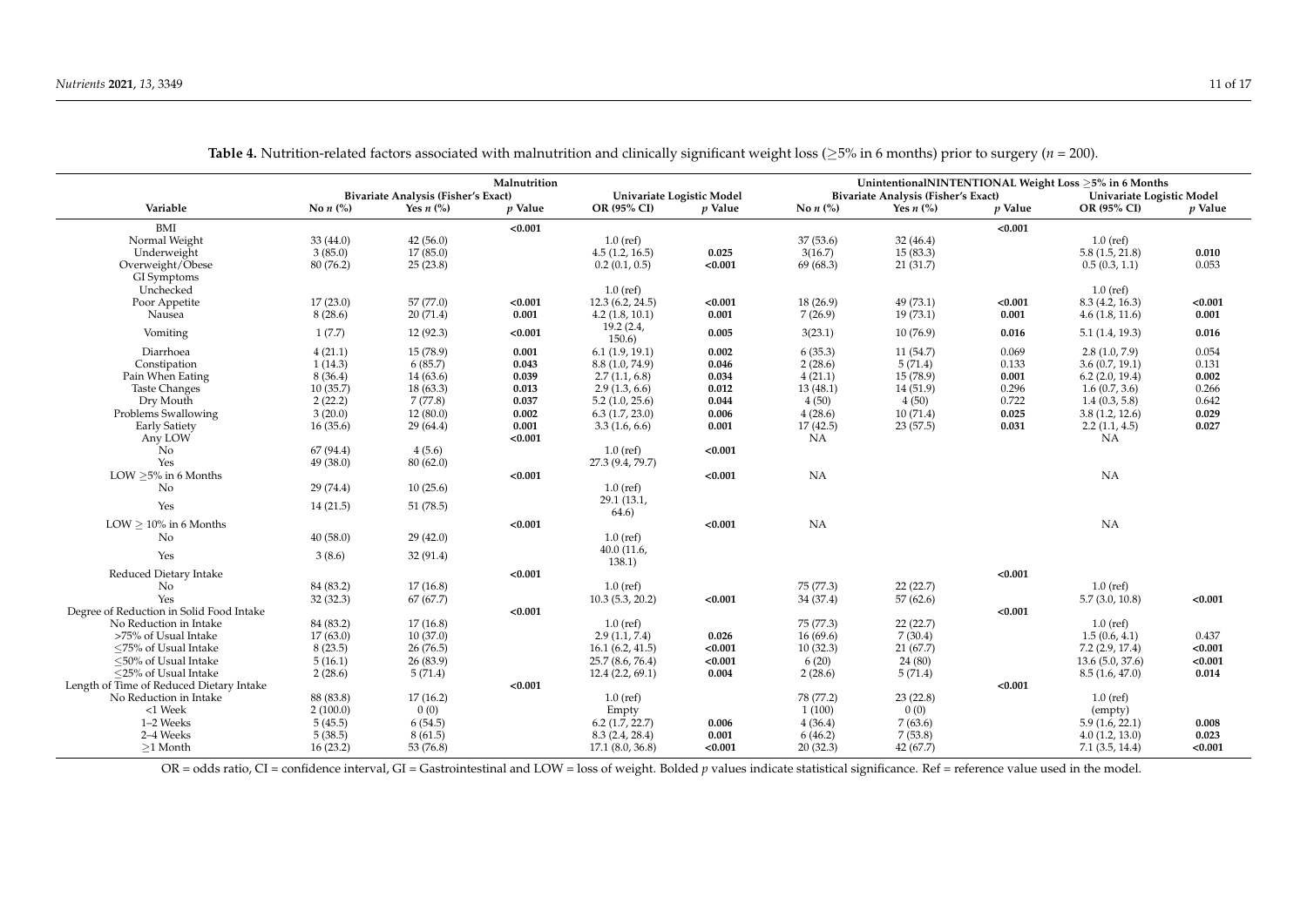<span id="page-12-0"></span>

| Variable                          | Malnutrition<br><b>OR (95% CI)</b> | <i>p</i> Value | <b>Unintentional Weight</b><br>$Loss \geq 5\%OR$ (95% CI) | <i>p</i> Value |
|-----------------------------------|------------------------------------|----------------|-----------------------------------------------------------|----------------|
| Age > 65                          | 4.1(1.5, 11.5)                     | 0.008          |                                                           |                |
| LOW $\geq$ 5% in 6 Months         | 28.7 (10.5, 78.6)                  | < 0.001        |                                                           |                |
| Length of Time of Reduced Intake  |                                    |                |                                                           |                |
| 2–4 Weeks                         | 7.4 (1.3, 43.5)                    | 0.026          |                                                           |                |
| $>1$ Month                        | 7.7(2.7, 22.0)                     | < 0.001        |                                                           |                |
| Degree of reduction in solid food |                                    |                |                                                           |                |
| intake                            |                                    |                |                                                           |                |
| $\leq$ 75% of Usual Intake        |                                    |                | 3.3(1.2, 9.2)                                             | 0.02           |
| $\leq$ 50% of Usual Intake        |                                    |                | 4.9(1.5, 15.6)                                            | 0.008          |
| Nutrition Impact Symptoms         |                                    |                |                                                           |                |
| Vomiting                          | 17.1 (1.4, 207.6)                  | 0.025          |                                                           |                |
| Poor Appetite                     |                                    |                | 3.7(1.6, 8.4)                                             | 0.002          |

**Table 5.** Factors independently associated with malnutrition and weight loss  $\geq$  5% by multivariate analysis ( $n = 200$ ).

OR = odds ratio, CI = confidence interval, and LOW = loss of weight. Bolded *p* values indicate statistical significance.

## *3.6. Associations between Preoperative Nutritional Status and Clinically Significant Weight Loss, with Surgical Length of Stay and Complications*

Using bivariate analysis, patients who were malnourished had an increased surgical LOS of 4 days compared with well-nourished participants (14 days, IQR 8,18 versus 10 days, IQR 8,14,  $p = 0.046$ ). Patients with unintentional weight loss of  $\geq 5\%$  in 6 months also had an increased LOS of 4 days compared with those with  $\leq$  5% (14 days, IQR 8, 19.3 versus 10 days IQR 8,14,  $p = 0.007$ ). On multivariate model analysis (adjusting for age, surgical procedure, tumour location and stage), malnutrition (Coefficient 3.6, 95% CI 0.1, 7.2,  $p = 0.048$ ) was independently associated with increased LOS, as was unintentional weight loss (Coefficient 4.1, 95% CI 0.5,7.6,  $p = 0.026$ ). There were no differences in prevalence of surgical complications between malnourished or well-nourished participants, or patients with clinically significant weight loss on bivariate, univariate, or multivariate model analysis.

### **4. Discussion**

NOURISH is the largest study to assess nutritional status in UGI cancer patients at the time of curative intent surgery using a validated assessment method. The majority of other studies of nutritional status in UGI cancer have been undertaken in ambulatory populations or have been included as part of mixed cancer or gastrointestinal surgical populations [\[14,](#page-16-12)[22–](#page-16-13)[27\]](#page-16-14). This study is unique as patients were recruited from 27 tertiary health services at the time of curative intent surgery, only major UGI surgical oncology procedures were included, and the validated SGA tool was used to diagnose malnutrition.

#### *4.1. Nutritional Status, Weight Loss and Muscle Strength*

Overall, 42% of participants were malnourished which is relatively consistent with previous studies investigating nutritional status in UGI cancer cohorts, despite some differences in methodology, population or setting [\[14,](#page-16-12)[23,](#page-16-15)[24\]](#page-16-16). Interestingly, there were no differences between malnutrition prevalence rates between surgical procedures or tumour types, indicating that all patients presenting for major UGI cancer surgeries are equally at high risk. In this study, almost one-third (30.4%) of patients had clinically significant weight loss within the three months prior to surgery. This is particularly relevant for patients with oesophageal and gastric tumours undergoing neoadjuvant therapy (which typically spans three months including the post-treatment washout period), as weight loss during chemo/radiotherapy is associated with treatment intolerance and decreased survival [\[24\]](#page-16-16). It appears that nutritional interventions provided to participants of this study may not be adequate given the high rates of ongoing weight loss and malnutrition.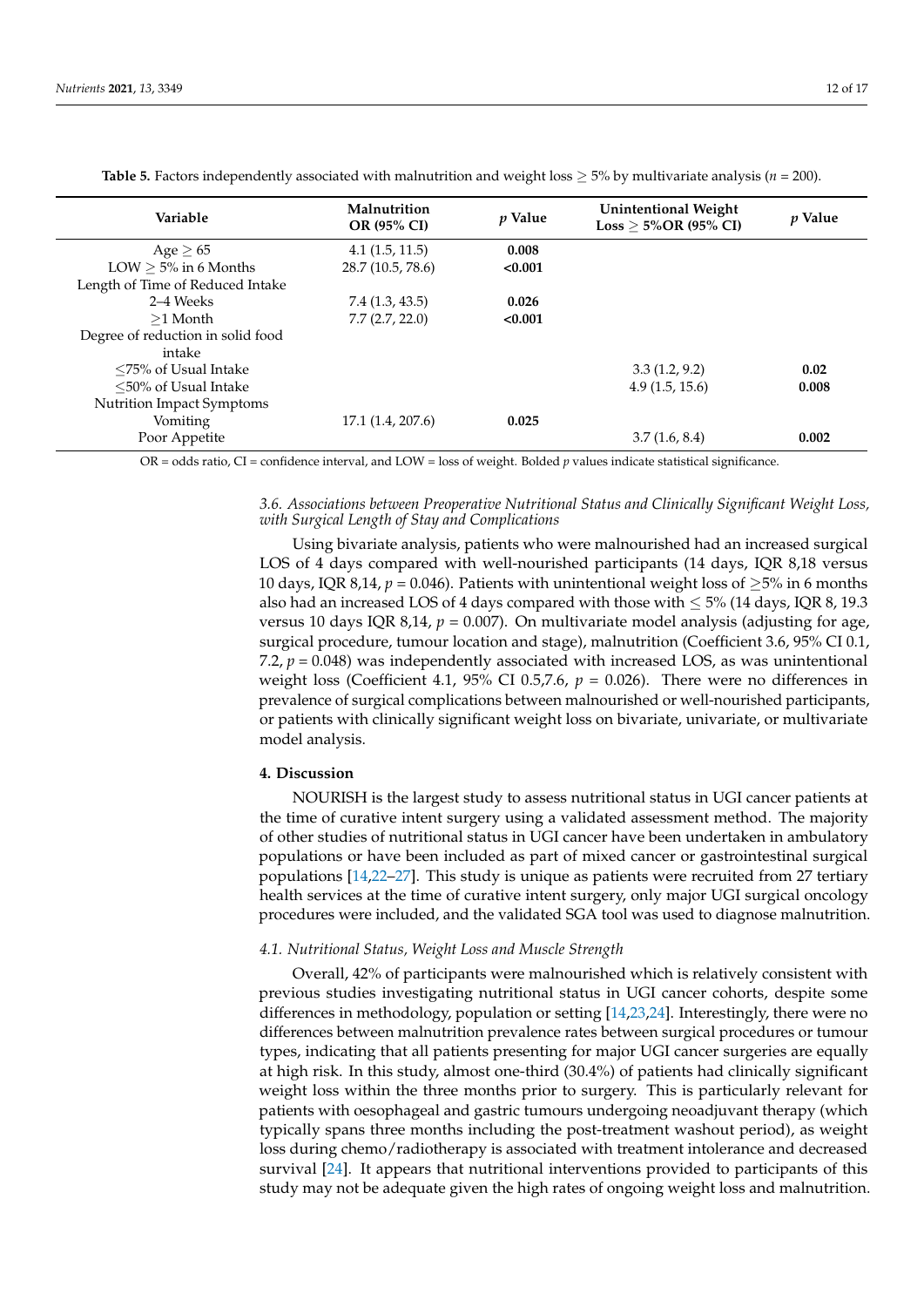A lower proportion of patients undergoing pancreatic procedures received preoperative chemotherapy treatment, which is consistent with current clinical practice [\[28\]](#page-16-17). However, this group presented with the highest proportion of preoperative weight loss for the 2 week, 1 month and 3 month periods prior to surgery, indicating rapid weight loss that is more likely to be associated with tumour progression and associated symptoms, rather than the effects of chemotherapy. This indicates the need for early dietetics intervention in the hospital outpatient clinic setting for patients undergoing pancreatic surgery, which is typically less resourced than the chemoradiotherapy setting [\[9\]](#page-16-0).

Although 47% of participants had low muscle strength according to HGS, only 51% of participants were able to complete the test within the seven-day post-operative period, limiting interpretation of these results. Whilst other studies have demonstrated that using HGS for GI surgical patients is a valid method of muscle strength assessment [\[22,](#page-16-13)[29\]](#page-16-18), these studies have undertaken the test within two-five days of surgery in cohorts consisting largely of general or colorectal GI surgical procedures. This was not often possible in this study due to patients being too unwell post-major UGI surgery. Future studies should attempt to complete the HGS on admission for surgery in UGI patients. However, this was unable to be completed in our study due to funding and staff limitations.

#### *4.2. Prevalence of Preoperative Nutrition Impact Symptoms*

Over half of the NOURISH cohort experienced nutrition impact symptoms persisting for two or more weeks preoperatively, with symptoms consistent with clinical expectations for each cancer type. This highlights the importance of targeted screening for GI symptoms known to be related to each cancer type and ensuring appropriate intervention. For example, pancreatic enzyme replacement therapy is recommended to improve symptoms of early satiety and diarrhoea in patients with pancreatic cancer [\[30\]](#page-16-19). In oesophageal cancer, previous studies have also demonstrated that patients commonly report dysphagia and poor appetite prior to the commencement of preoperative chemo/radiotherapy [\[31,](#page-16-20)[32\]](#page-16-21). However, these symptoms are typically thought to improve after neoadjuvant therapy and its associated side effects subside [\[33\]](#page-16-22). In this study, dysphagia and pain when eating were still present in 31% of patients with oesophageal cancer at the time of surgery, indicating that symptoms continue for many patients after the cessation of neoadjuvant treatment. This has implications on the provision of nutrition support, as patients may not have as much contact with the dietitian or treating team in between neoadjuvant treatment completion and surgery.

#### *4.3. Factors Associated with Malnutrition and Unintentional Weight Loss*

Whilst a number of factors were associated with malnutrition on univariate analysis, age, unintentional weight loss of  $\geq$ 5% in 6 months, vomiting and reduced dietary intake remained independently associated on multivariate analysis. Unintentional weight loss of ≥5% in 6 months is well recognised as a key component of a malnutrition diagnosis across all clinical populations and is a phenotypical criterion of the recently developed Global Leadership Initiative on Malnutrition (GLIM) criteria [\[20\]](#page-16-10). Our study confirms that it is associated with higher risk of malnutrition in people with UGI cancer. Previous studies in both surgical and oncological cohorts have identified age as an independent factor for malnutrition [\[14,](#page-16-12)[34\]](#page-17-0), which can impact on clinical outcomes. A recent study demonstrated that malnutrition in older adults with gastrointestinal cancer was associated with impairments in geriatric assessment measures [\[35\]](#page-17-1). This study reinforces recommendations that age should be considered when performing surgical risk stratification, and nutritional intervention and exercise should be provided to improve clinical outcomes [\[6\]](#page-15-4). Vomiting and loss of appetite were also independently associated with malnutrition in a study of 4783 cancer patients [\[34\]](#page-17-0), whilst a higher symptom burden has also been associated with poorer nutritional status in a longitudinal study of oesophago-gastric cancer patients undergoing radical treatment [\[32\]](#page-16-21). However, this is the first study, to our knowledge, to investigate symptoms persisting at the time of surgery. Similarly, poor appetite and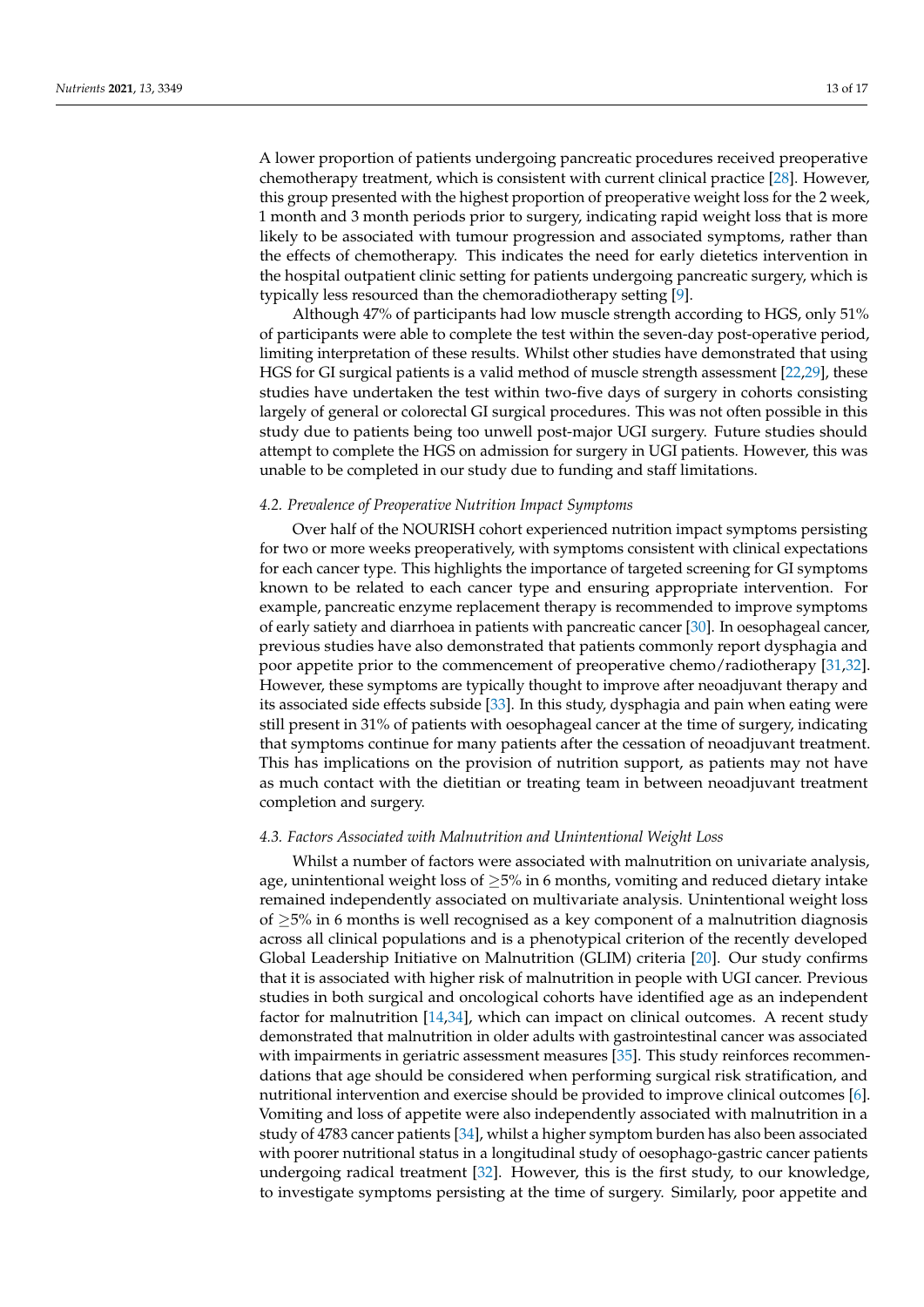a reduced food intake were associated with clinically significant weight loss. Current oncological guidelines recommend that gastrointestinal symptoms should be monitored as risk factors for malnutrition [\[36\]](#page-17-2). The results of this study further highlight the importance of monitoring symptoms and dietary intake, which may not be captured in some malnutrition screening tools. Given that nutritional intervention should be provided for at least 7–10 days before surgery to have an effect on surgical outcomes [\[5\]](#page-15-3), screening of symptoms and dietary intake should be conducted as early as possible, and ideally should be repeated at frequent intervals until one week prior to surgery.

#### *4.4. Associations between Nutritional Status and Surgical Outcomes*

Malnutrition and unintentional weight loss of  $\geq$ 5% in 6 months were both independently associated with a longer surgical LOS. This finding consolidates previous research demonstrating that malnutrition and unintentional weight loss are key modifiable risk factors for post-operative outcomes and that preoperative nutrition intervention is essential [\[5\]](#page-15-3). Malnutrition has been linked to an increased risk of surgical complications previously [\[23\]](#page-16-15); however, this was not demonstrated in our study. Although we recorded complications known to be affected by malnutrition, site investigators did not classify complications into severe/non-severe as per the Clavien Dindo grading system [\[37\]](#page-17-3) due to funding and time constraints. However, analysis of each complication separately did not reveal any significant differences between malnourished and well-nourished participants. Patients who were malnourished may have been more likely to receive perioperative enteral or parenteral nutrition support, which has not been accounted for in this analysis.

#### *4.5. Strengths and Limitations*

Strengths of this study include the large sample size for a UGI surgical oncology cohort, with representation from public and private hospital settings across six Australian states. The SGA is a validated nutritional assessment tool in both surgical and oncology populations. Limitations include the inability to assess muscle mass using an objective tool, such as computed tomography (CT) analysis, as well as the low number of participants who were able to perform the HGS test post-surgery. Although standardised training was conducted to ensure inter-rater reliability, and all data collectors were experienced clinical dietitians, data collection bias due to multiple assessors cannot be excluded.

#### **5. Conclusions**

The present study demonstrates that a high proportion of patients undergoing major UGI oncological resections still present with malnutrition or clinically significant weight loss at the time of curative surgery, despite increasing recognition of the importance of preoperative nutritional intervention. Risk factors including age, presence of GI symptoms and decreased food intake prior to surgery should be considered during preoperative nutritional risk stratification in clinical practice and appropriate nutritional intervention should be provided, as outlined by current oncology guidelines. Further research is required to determine if current practice for dietetics intervention prior to UGI surgery has a positive impact on clinical outcomes. This could support prioritization of service delivery improvement initiatives and nutrition research trials in this high-risk group.

**Supplementary Materials:** The following are available online at [https://www.mdpi.com/article/10](https://www.mdpi.com/article/10.3390/nu13103349/s1) [.3390/nu13103349/s1.](https://www.mdpi.com/article/10.3390/nu13103349/s1) Table S1: Unintentional Weight Loss by Surgery Type.

**Author Contributions:** I.D. is the coordinating investigator and conceptualized this study. N.K., J.M.C.Y., E.I. and V.M.C. contributed to the study conception and design. I.D. drafted and edited the study protocol and manuscript. N.K., J.M.C.Y., V.M.C. and E.I. assisted with the study protocol and edited the manuscript. J.A. and I.D. performed the statistical analysis. Members of the NOURISH Point Prevalence Study Group provided feedback on the study protocol and manuscript, carried out the study recruitment and data collection. All authors have read and agreed to the published version of the manuscript.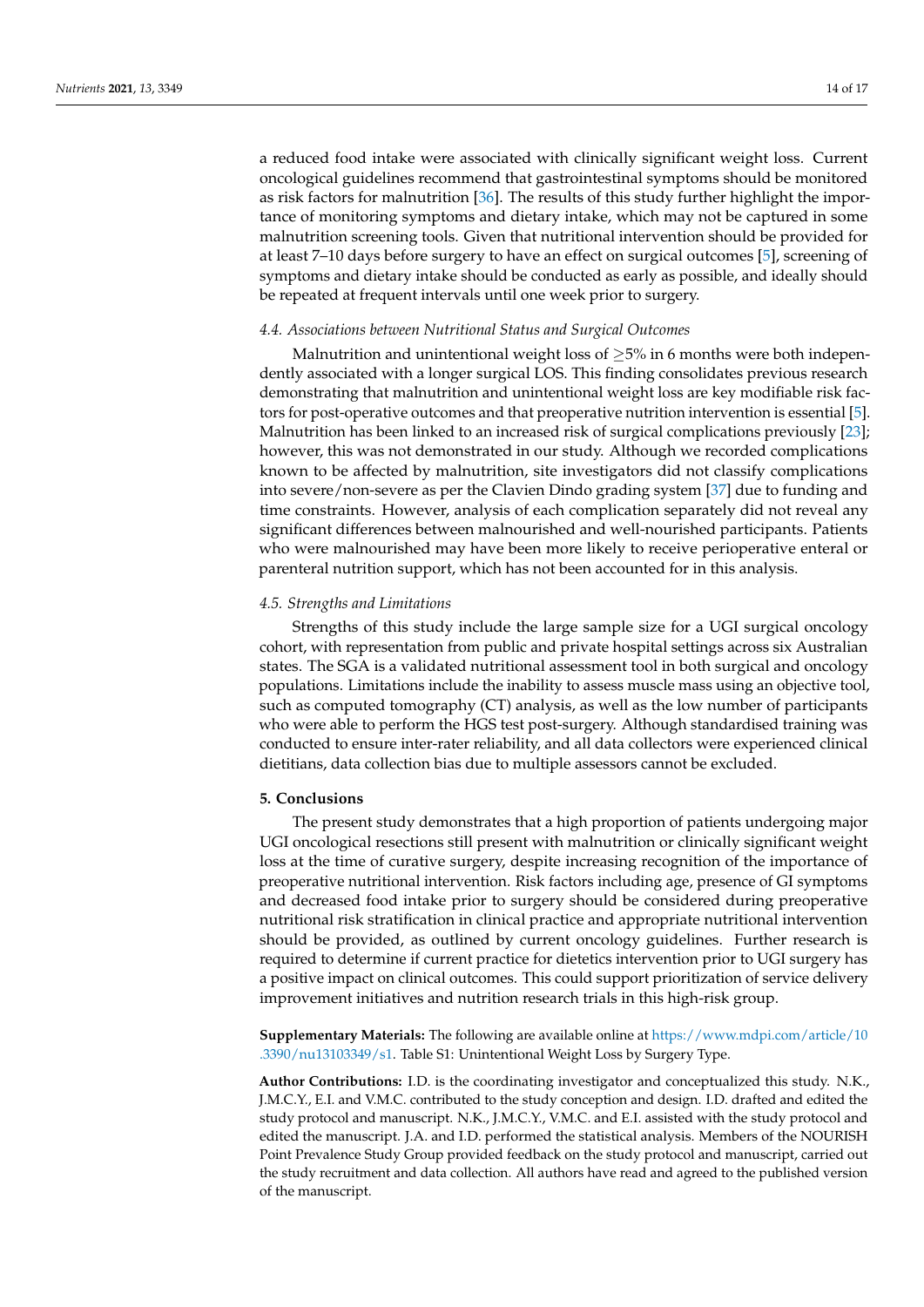**Funding:** An unrestricted project grant has been received from Nestlé Health Science to support out of pocket expenses (ethics application administration/processing fees at participating sites) for the operation of this study. The funder was not involved in the study design, data collection, results analysis, interpretation or dissemination. Publication costs are supported by a grant from the Australian Society of Enteral and Parenteral Nutrition (AuSPEN). All study investigators were unfunded.

**Institutional Review Board Statement:** This study was conducted according to the guidelines of the Declaration of Helsinki, and approved by The Peter MacCallum Cancer Centre Ethics Committee prior to commencement (LNR/51107/PMCC-2019) in May 2019.

**Informed Consent Statement:** Informed consent was obtained from all subjects involved in the study.

**Data Availability Statement:** Not applicable.

**Acknowledgments:** Members of the NOURISH Point Prevalence Study Group: Anna Cardamis (Eastern Health, Melbourne), Annika Dorey (Cabrini Hospital, Melbourne), Aurora Ottaway (Western Health, Melbourne), Brook Maguire (Westmead Hospital, Sydney), Brydie Cleeve (Epworth Health-Care, Melbourne), Caitlin Davis (Flinders Medical Centre, Adelaide), Carmel Zoanetti (Epworth HealthCare, Melbourne), Catrina Gray (Epworth HealthCare, Melbourne) Christine Choong (Austin Health, Melbourne), Claire Douglas (Prince of Wales Hospital, Sydney), Claire Nixon (The Royal Adelaide Hospital, Adelaide), Daniel Platt (Cabrini Hospital, Melbourne) Eleanor Quinn (John Hunter Hospital, Newcastle), Eliza Simpson (The Royal Adelaide Hospital, Adelaide), Emma Hamdorf (The Queen Elizabeth Hospital, Adelaide), Emma McNamara (John Hunter Hospital, Newcastle), Emma Whelan (Charles Gairdner Hospital, Perth), Gayathri Jegendran (Liverpool Hospital, Sydney), Georgia Moore (Eastern Health, Melbourne), Georgina Lockwood (Sunshine Coast Hospital and Health Service, Sunshine Coast), Jacqueline McNamara (Western Health, Melbourne), Jemma Corrigan (Canberra Hospital, Canberra), Karina Haaksma (Prince of Wales Hospital, Sydney), Kate Fox (St Vincent's Hospital Melbourne, Melbourne), Kate Furness (Monash Health, Melbourne), Kiah Witney Cochrane (Royal Prince Alfred Hospital, Sydney), Kieu Huynh (Bankstown Lidcombe Hospital, Sydney), Kai Chyi Lee (Fiona Stanley Hospital, Perth), Nadia Hames (Westmead Hospital, Sydney), Nadia Hendricks (St Vincent's Hospital Melbourne, Melbourne), Naomi Page (St George Hospital, Sydney), Natalie Brooks (Fiona Stanley Hospital, Perth), Lauren Nevin (Barwon Health), Lindy Parfrey (The Queen Elizabeth Hospital, Adelaide), Emma Putrus (The Royal Adelaide Hospital, Adelaide), Rachel Pons (St George Hospital, Sydney), Roy Hoevenaars (Barwon Health, Geelong), Sheena Singh (Concord Hospital, Sydney), Simone McCoy (Princess Alexandra Hospital, Brisbane), Siobhan Wallin (The Royal Brisbane and Women's Hospital, Brisbane), Stella Mexias (Northern Health, Melbourne), Suzie Daniells (Prince of Wales Hospital, Sydney), Tayla Storr (The Townsville Hospital and Health Service, Townsville), Tayla Robertson (Princess Alexandra Hospital, Brisbane), and Teresa Brown (The Royal Brisbane and Women's Hospital, Brisbane).

**Conflicts of Interest:** The authors have nil conflicts of interest to declare.

#### **References**

- <span id="page-15-0"></span>1. Bray, F.; Ferlay, J.; Soerjomataram, I.; Siegel, R.L.; Torre, L.A.; Jemal, A. Global cancer statistics 2018: GLOBOCAN estimates of incidence and mortality worldwide for 36 cancers in 185 countries. *CA Cancer J. Clin.* **2018**, *68*, 394–424. [\[CrossRef\]](http://doi.org/10.3322/caac.21492)
- <span id="page-15-1"></span>2. Lee, J.H.; Nam, B.; Ryu, K.W.; Ryu, S.Y.; Park, Y.K.; Kim, S.; Kim, Y.-W. Comparison of outcomes after laparoscopy-assisted and open total gastrectomy for early gastric cancer. *BJS* **2015**, *102*, 1500–1505. [\[CrossRef\]](http://doi.org/10.1002/bjs.9902) [\[PubMed\]](http://www.ncbi.nlm.nih.gov/pubmed/26398912)
- 3. McGuigan, A.; Kelly, P.; Turkington, R.; Jones, C.; Coleman, H.G.; McCain, R.S. Pancreatic cancer: A review of clinical diagnosis, epidemiology, treatment and outcomes. *World J. Gastroenterol.* **2018**, *24*, 4846–4861. [\[CrossRef\]](http://doi.org/10.3748/wjg.v24.i43.4846)
- <span id="page-15-2"></span>4. Fransen, L.F.C.; Luyer, M.D.P. Effects of improving outcomes after esophagectomy on the short- and long-term: A review of literature. *J. Thorac. Dis.* **2019**, *11*, S845–S850. [\[CrossRef\]](http://doi.org/10.21037/jtd.2018.12.09) [\[PubMed\]](http://www.ncbi.nlm.nih.gov/pubmed/31080668)
- <span id="page-15-3"></span>5. Weimann, A.; Braga, M.; Carli, F.; Higashiguchi, T.; Hübner, M.; Klek, S.; Laviano, A.; Ljungqvist, O.; Lobo, D.N.; Martindale, R.; et al. ESPEN guideline: Clinical nutrition in surgery. *Clin. Nutr.* **2017**, *36*, 623–650. [\[CrossRef\]](http://doi.org/10.1016/j.clnu.2017.02.013) [\[PubMed\]](http://www.ncbi.nlm.nih.gov/pubmed/28385477)
- <span id="page-15-4"></span>6. Lobo, D.N.; Gianotti, L.; Adiamah, A.; Barazzoni, R.; Deutz, N.E.; Dhatariya, K.; Greenhaff, P.L.; Hiesmayr, M.; Jakobsen, D.H.; Klek, S.; et al. Perioperative nutrition: Recommendations from the ESPEN expert group. *Clin. Nutr.* **2020**, *39*, 3211–3227. [\[CrossRef\]](http://doi.org/10.1016/j.clnu.2020.03.038) [\[PubMed\]](http://www.ncbi.nlm.nih.gov/pubmed/32362485)
- <span id="page-15-5"></span>7. Arends, J.; Baracos, V.; Bertz, H.; Bozzetti, F.; Calder, P.; Deutz, N.; Erickson, N.; Laviano, A.; Lisanti, M.; Lobo, D.; et al. ESPEN expert group recommendations for action against cancer-related malnutrition. *Clin. Nutr.* **2017**, *36*, 1187–1196. [\[CrossRef\]](http://doi.org/10.1016/j.clnu.2017.06.017)
- <span id="page-15-6"></span>8. Muscaritoli, M.; Arends, J.; Aapro, M. From guidelines to clinical practice: A roadmap for oncologists for nutrition therapy for cancer patients. *Ther. Adv. Med. Oncol.* **2019**, *11*, 1–14. [\[CrossRef\]](http://doi.org/10.1177/1758835919880084)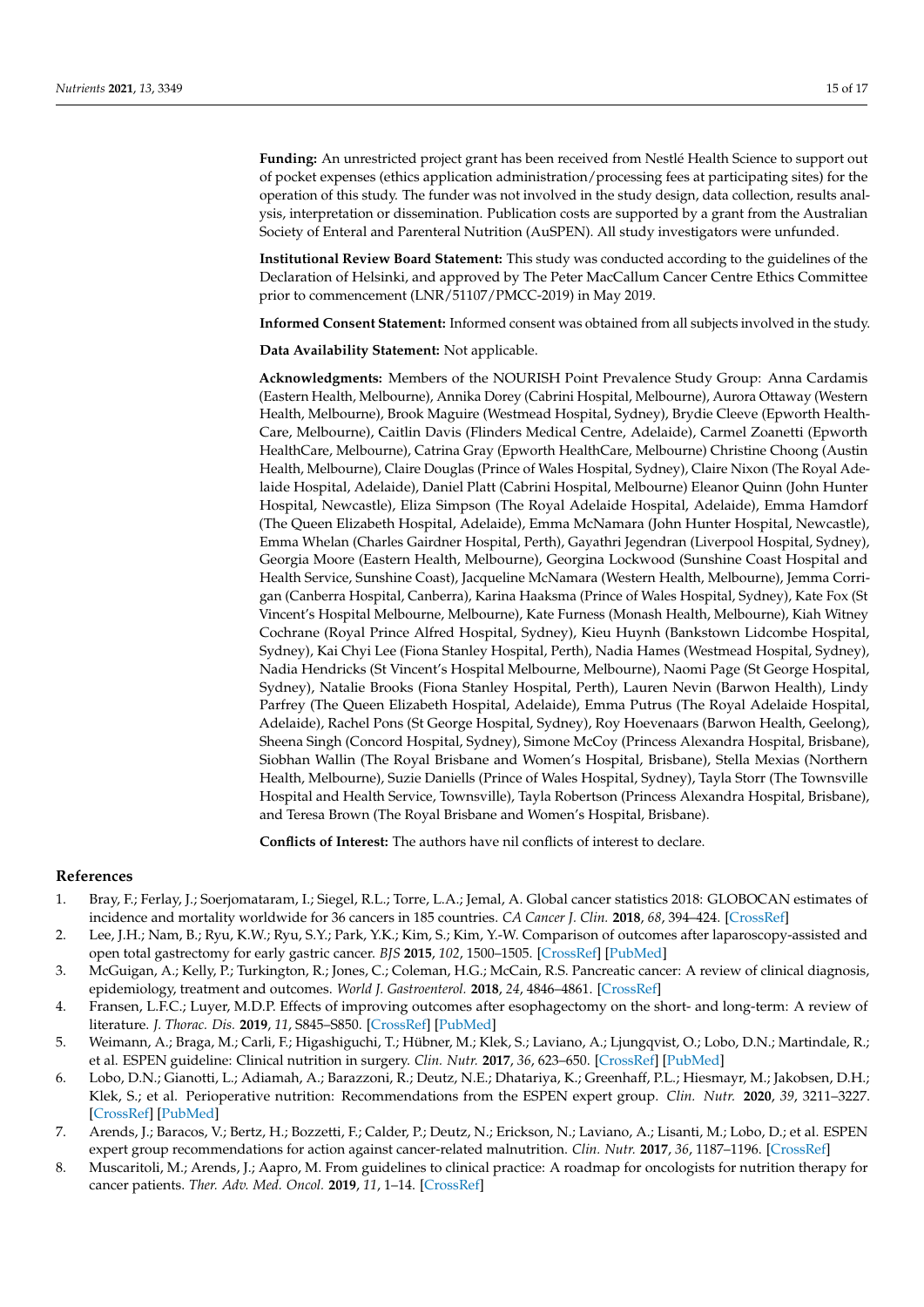- <span id="page-16-0"></span>9. Carey, S.; He, L.; Ferrie, S. Nutritional management of patients undergoing major upper gastrointestinal surgery: A survey of current practice in Australia. *Nutr. Diet.* **2010**, *67*, 219–223. [\[CrossRef\]](http://doi.org/10.1111/j.1747-0080.2010.01466.x)
- <span id="page-16-1"></span>10. Williams, J.; Wischmeyer, P.E. Assessment of perioperative nutrition practices and attitudes—A national survey of colorectal and GI surgical oncology programs. *Am. J. Surg.* **2017**, *213*, 1010–1018. [\[CrossRef\]](http://doi.org/10.1016/j.amjsurg.2016.10.008)
- <span id="page-16-2"></span>11. Deftereos, I.; Kiss, N.; Isenring, E.; Carter, V.M.; Yeung, J.M. A systematic review of the effect of preoperative nutrition support on nutritional status and treatment outcomes in upper gastrointestinal cancer resection. *Eur. J. Surg. Oncol.* **2020**, *46*, 1423–1434. [\[CrossRef\]](http://doi.org/10.1016/j.ejso.2020.04.008) [\[PubMed\]](http://www.ncbi.nlm.nih.gov/pubmed/32336624)
- <span id="page-16-3"></span>12. Lu, Y.; Carey, S. Translating Evidence-Based Practice Guidelines into a Summary of Recommendations for the Nutrition Management of Upper Gastrointestinal Cancers. *Nutr. Clin. Pract.* **2014**, *29*, 518–525. [\[CrossRef\]](http://doi.org/10.1177/0884533614532501) [\[PubMed\]](http://www.ncbi.nlm.nih.gov/pubmed/24803486)
- <span id="page-16-4"></span>13. Bozzetti, F.; Mariani, L.; Lo Vullo, S.; Amerio, M.L.; Biffi, R.; Caccialanza, G.; Correja, I.; Cozzaglio, L.; Di Leo, A.; Di Cosmo, L.; et al. The nutritional risk in oncology: A study of 1453 cancer outpatients. *Support. Care Cancer* **2012**, *20*, 1919–1928. [\[CrossRef\]](http://doi.org/10.1007/s00520-012-1387-x)
- <span id="page-16-12"></span>14. Marshall, K.M.; Loeliger, J.; Nolte, L.; Kelaart, A.; Kiss, N.K. Prevalence of malnutrition and impact on clinical outcomes in cancer services: A comparison of two time points. *Clin. Nutr.* **2019**, *38*, 644–651. [\[CrossRef\]](http://doi.org/10.1016/j.clnu.2018.04.007) [\[PubMed\]](http://www.ncbi.nlm.nih.gov/pubmed/29789167)
- <span id="page-16-5"></span>15. Hébuterne, X.; Lemarié, E.; Michallet, M.; De Montreuil, C.B.; Schneider, S.; Goldwasser, F. Prevalence of Malnutrition and Current Use of Nutrition Support in Patients with Cancer. *J. Parenter. Enter. Nutr.* **2014**, *38*, 196–204. [\[CrossRef\]](http://doi.org/10.1177/0148607113502674) [\[PubMed\]](http://www.ncbi.nlm.nih.gov/pubmed/24748626)
- <span id="page-16-6"></span>16. Findlay, M.; Bauer, J.D.; Dhaliwal, R.; De Van Der Schueren, M.; Laviano, A.; Widaman, A.; Martin, L.; Day, A.G.; Gramlich, L.M. Translating Evidence-Based Guidelines into Practice—Are We Getting It Right? A Multi-Centre Prospective International Audit of Nutrition Care in Patients with Foregut Tumors (INFORM). *Nutrients* **2020**, *12*, 3808. [\[CrossRef\]](http://doi.org/10.3390/nu12123808)
- <span id="page-16-7"></span>17. Deftereos, I.; Yeung, J.M.C.; Carter, V.M.; Isenring, E.; Kiss, N.K. Nutritional Outcomes of patients Undergoing Resection for upper gastroIntestinal cancer in AuStralian Hospitals (NOURISH): Protocol for a multicentre point prevalence study. *BMJ Open* **2020**, *10*, e035824. [\[CrossRef\]](http://doi.org/10.1136/bmjopen-2019-035824) [\[PubMed\]](http://www.ncbi.nlm.nih.gov/pubmed/32385064)
- <span id="page-16-8"></span>18. Brody, T. *Clinical Trials: Study Design, Endpoints and Biomarkers, Drug Safety, and FDA and ICH Guidelines*; Elsevier Science & Technology: St. Louis, MO, USA, 2011.
- <span id="page-16-9"></span>19. Detsky, A.S.; McLaughlin, J.R.; Baker, J.P.; Johnston, N.; Whittaker, S.; Mendelson, R.A.; Jeejeebhoy, K.N. What is subjective global assessment of nutritional status? *JPEN J. Parenter. Enter. Nutr.* **1987**, *11*, 8–13. [\[CrossRef\]](http://doi.org/10.1177/014860718701100108)
- <span id="page-16-10"></span>20. Jensen, G.L.; Cederholm, T.; Correia, M.; Gonzalez, M.C.; Fukushima, R.; Higashiguchi, T.; de Baptista, G.A.; Barazzoni, R.; Blaauw, R.; Coats, A.J.S.; et al. GLIM Criteria for the Diagnosis of Malnutrition: A Consensus Report from the Global Clinical Nutrition Community. *JPEN J. Parenter. Enter. Nutr.* **2019**, *43*, 32–40. [\[CrossRef\]](http://doi.org/10.1002/jpen.1440)
- <span id="page-16-11"></span>21. Roberts, H.C.; Denison, H.; Martin, H.J.; Patel, H.P.; Syddall, H.; Cooper, C.; Sayer, A.A. A review of the measurement of grip strength in clinical and epidemiological studies: Towards a standardised approach. *Age Ageing* **2011**, *40*, 423–429. [\[CrossRef\]](http://doi.org/10.1093/ageing/afr051)
- <span id="page-16-13"></span>22. Narendra, K.; Kiss, N.; Margerison, C.; Johnston, B.; Chapman, B. Impact of nutritional status/risk and post-operative nutritional management on clinical outcomes in patients undergoing gastrointestinal surgery: A prospective observational study. *J. Hum. Nutr. Diet.* **2020**, *33*, 587–597. [\[CrossRef\]](http://doi.org/10.1111/jhn.12763)
- <span id="page-16-15"></span>23. Garth, A.K.; Newsome, C.M.; Simmance, N.; Crowe, T.C. Nutritional status, nutrition practices and post-operative complications in patients with gastrointestinal cancer. *J. Hum. Nutr. Diet.* **2010**, *23*, 393–401. [\[CrossRef\]](http://doi.org/10.1111/j.1365-277X.2010.01058.x) [\[PubMed\]](http://www.ncbi.nlm.nih.gov/pubmed/20337847)
- <span id="page-16-16"></span>24. Hill, A.; Kiss, N.; Hodgson, B.; Crowe, T.C.; Walsh, A.D. Associations between nutritional status, weight loss, radiotherapy treatment toxicity and treatment outcomes in gastrointestinal cancer patients. *Clin. Nutr.* **2011**, *30*, 92–98. [\[CrossRef\]](http://doi.org/10.1016/j.clnu.2010.07.015)
- 25. Attar, A.; Malka, D.; Sabaté, J.M.; Bonnetain, F.; LeComte, T.; Aparicio, T.; Locher, C.; Laharie, D.; Ezenfis, J.; Taieb, J. Malnutrition Is High and Underestimated During Chemotherapy in Gastrointestinal Cancer: An AGEO Prospective Cross-Sectional Multicenter Study. *Nutr. Cancer* **2012**, *64*, 535–542. [\[CrossRef\]](http://doi.org/10.1080/01635581.2012.670743)
- 26. Cao, J.; Xu, H.; Li, W.; Guo, Z.; Lin, Y.; Shi, Y.; Hu, W.; Ba, Y.; Li, S.; Li, Z.; et al. Nutritional assessment and risk factors associated to malnutrition in patients with esophageal cancer. *Curr. Probl. Cancer* **2021**, *45*, 100638. [\[CrossRef\]](http://doi.org/10.1016/j.currproblcancer.2020.100638) [\[PubMed\]](http://www.ncbi.nlm.nih.gov/pubmed/32829957)
- <span id="page-16-14"></span>27. Guo, Z.Q.; Yu, J.M.; Li, W.; Fu, Z.; Lin, Y.; Shi, Y.Y.; Hu, W.; Ba, Y.; Li, S.Y.; Li, Z.N.; et al. Survey and analysis of the nutritional status in hospitalized patients with malignant gastric tumors and its influence on the quality of life. *Support. Care Cancer* **2020**, *28*, 373–380. [\[CrossRef\]](http://doi.org/10.1007/s00520-019-04803-3)
- <span id="page-16-17"></span>28. Lambert, A.; Schwarz, L.; Borbath, I.; Henry, A.; Van Laethem, J.-L.; Malka, D.; Ducreux, M.; Conroy, T. An update on treatment options for pancreatic adenocarcinoma. *Ther. Adv. Med. Oncol.* **2019**, *11*, 1–43. [\[CrossRef\]](http://doi.org/10.1177/1758835919875568) [\[PubMed\]](http://www.ncbi.nlm.nih.gov/pubmed/31598142)
- <span id="page-16-18"></span>29. Byrnes, A.; Mudge, A.; Young, A.; Banks, M.; Bauer, J. Use of hand grip strength in nutrition risk screening of older patients admitted to general surgical wards. *Nutr. Diet.* **2018**, *75*, 520–526. [\[CrossRef\]](http://doi.org/10.1111/1747-0080.12422) [\[PubMed\]](http://www.ncbi.nlm.nih.gov/pubmed/29663632)
- <span id="page-16-19"></span>30. Powell-Brett, S.; Carino, N.D.L.; Roberts, K. Understanding pancreatic exocrine insufficiency and replacement therapy in pancreatic cancer. *Eur. J. Surg. Oncol.* **2020**, *47*, 539–544. [\[CrossRef\]](http://doi.org/10.1016/j.ejso.2020.03.006)
- <span id="page-16-20"></span>31. Movahed, S.; Tabrizi, F.V.; Pahlavani, N.; Toussi, M.S.; Motlagh, A.G.; Eslami, S.; Ghayour-Mobarhan, M.; Nematy, M.; Ferns, G.A.; Emadzadeh, M.; et al. Comprehensive assessment of nutritional status and nutritional-related complications in newly diagnosed esophageal cancer patients: A cross-sectional study. *Clin. Nutr.* **2021**, in press. [\[CrossRef\]](http://doi.org/10.1016/j.clnu.2021.01.003)
- <span id="page-16-21"></span>32. Grace, E.M.; Shaw, C.; Lalji, A.; Mohammed, K.; Andreyev, H.J.N.; Whelan, K. Nutritional status, the development and persistence of malnutrition and dietary intake in oesophago-gastric cancer: A longitudinal cohort study. *J. Hum. Nutr. Diet.* **2018**, *31*, 785–792. [\[CrossRef\]](http://doi.org/10.1111/jhn.12588) [\[PubMed\]](http://www.ncbi.nlm.nih.gov/pubmed/30033545)
- <span id="page-16-22"></span>33. Bower, M.; Jones, W.; Vessels, B.; Scoggins, C.; Martin, R. Nutritional Support with Endoluminal Stenting During Neoadjuvant Therapy for Esophageal Malignancy. *Ann. Surg. Oncol.* **2009**, *16*, 3161–3168. [\[CrossRef\]](http://doi.org/10.1245/s10434-009-0630-2) [\[PubMed\]](http://www.ncbi.nlm.nih.gov/pubmed/19636630)